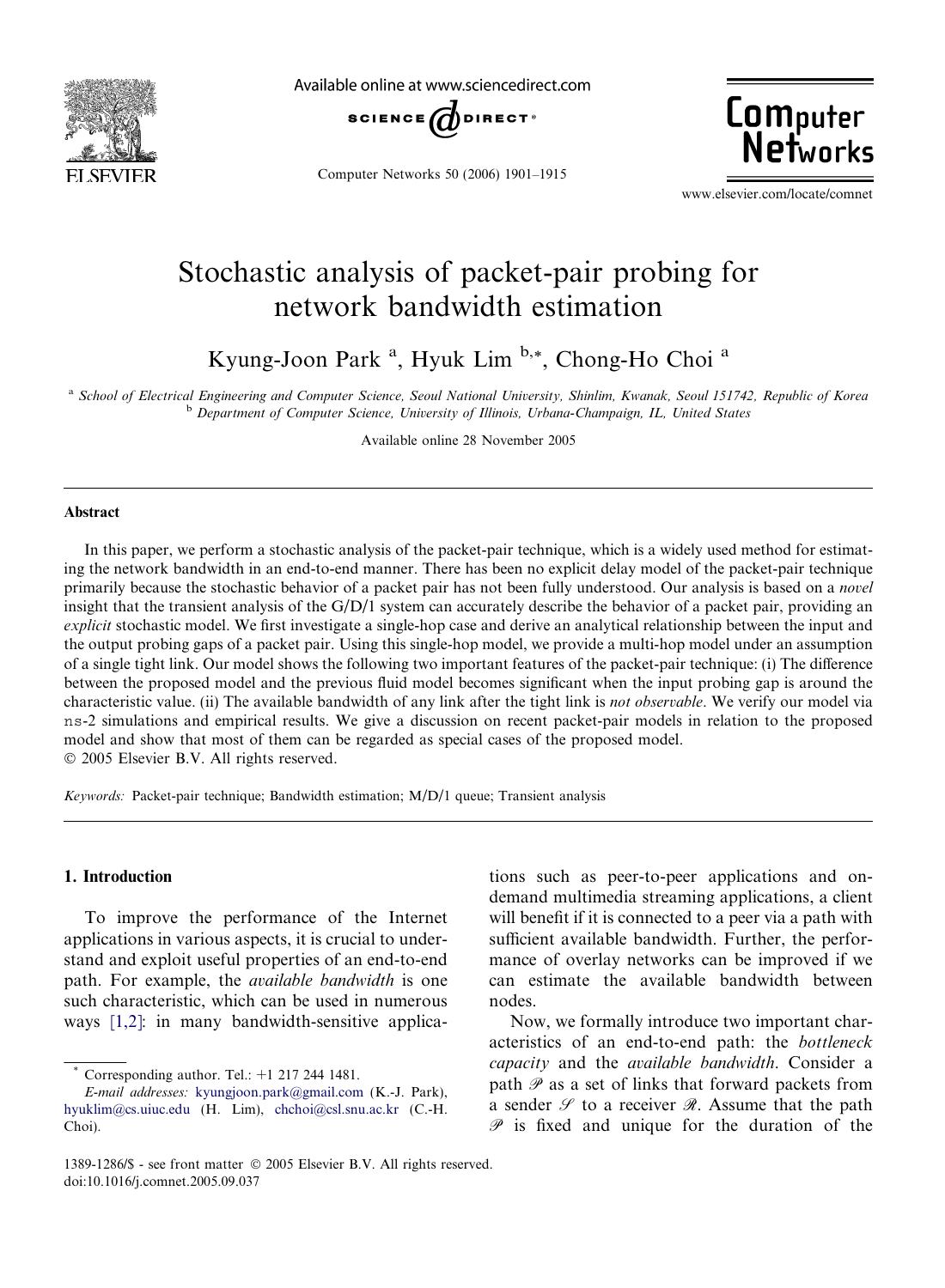measurement. Let M denote the number of links in  $\mathscr{P}$ , then each link *i*, *i* = 1,..., *M* transmits packets with a constant rate of  $C_i$  Mb/s, which is referred to as the link capacity. Then, the bottleneck capacity of path  $\mathscr P$  is

$$
C_{\mathcal{P}} = \min_{i=1,\dots,M} C_i
$$

and the link with  $C_{\varphi}$  is called the *narrow link*. Also, if we let  $u_i$  denote the utilization of link i over a certain interval, the available bandwidth of path  $\mathscr P$  is

$$
A_{\mathscr{P}} = \min_{i=1,\dots,M} [C_i(1-u_i)]
$$

and the link with  $A_{\varphi}$  is called the *tight link*. Note that the tight link may be different from the narrow link in general. A more detailed explanation of the bottleneck capacity and the available bandwidth can be found in [\[2\]](#page-13-0).

There has been a lot of research on the problem of measuring the bottleneck capacity and the available bandwidth in an end-to-end manner. However, designing an accurate mechanism to measure the network bandwidth in an end-to-end path is challenging since the Internet is a very complex dynamic system. A general way of active bandwidth measurement is to inject probing packets into an end-to-end path and observe their behavior to estimate the bottleneck capacity and the available bandwidth. One of the most popular mechanisms is the packet-pair technique [\[3–5\]](#page-13-0), in which a source sends multiple packet pairs to a receiver. Each packet pair usually consists of two probing packets of the same size. The inter-packet dispersion between these two probing packets changes according to path characteristics such as link capacities and cross-traffic. (Note that cross-traffic represents all the traffic in the path except the probing packets.) Hence, the relationship between the inter-packet dispersion at the sender and that at the receiver is exploited to estimate the end-to-end network bandwidth. Hereafter, we use the input/output probing gap and the inter-packet dispersion at the sender/receiver interchangeably.

The packet-pair technique has been extensively studied for network bandwidth estimation. Actually, many tools for measuring the bottleneck capacity and the available bandwidth are based on the packet-pair technique [\[1,2,6–13\]](#page-13-0). However, most of these measurement methods rely on qualitative aspects or empirical results instead of an analytical model. Hence, the establishment of an accurate model of the packet-pair technique is of fundamental importance for designing efficient bandwidth

estimation tools. Recently, a deterministic packetpair model has been developed in [\[8\]](#page-14-0). Yet, this deterministic model assumes fluid cross-traffic with a constant rate and consequently ignores the stochastic nature of cross-traffic. More recently, Liu et al. [\[14\]](#page-14-0) has given a stochastic analysis of packet pair/ train probing, which provides upper and lower bounds of the relationship between the input and output probing gaps using a sample-path analysis under 'mild' assumptions.

The main contribution of this paper is a derivation of a stochastic model of the packet-pair technique, which accurately captures the stochastic nature of cross-traffic. Unlike [\[14\],](#page-14-0) we derive an explicit model that shows a mathematical relationship between the input and the output probing gaps. There has been no explicit delay model of the packet-pair technique, mainly because the stochastic behavior of a packet pair has not been fully understood. Our analysis is based on a *novel* insight that the relationship between the input and the output probing gaps of a packet pair is governed by the transient behavior of a queueing system. Hence, under a reasonable assumption of Poisson crosstraffic, we give a stochastic delay model of the packet-pair technique via the transient analysis of the M/D/1 system.

First, we investigate a single-hop case and derive a stochastic delay model, which describes the analytical relationship between the input and the output probing gaps of a packet pair. Then, we examine a multi-hop case and derive an explicit multi-hop model under an assumption of a single tight link. We validate the proposed model via ns-2 simulations and empirical results. Our model shows the following two important features of the packet-pair technique: (i) The difference between the proposed model and the previous fluid model becomes significant when the input probing gap is around the characteristic value. (ii) The available bandwidth of any link after the tight link is not observable. Based on our analysis, we discuss recent packet-pair models in relation to the proposed model and show that most of them can be regarded as special cases of the proposed model.

The rest of the paper is organized as follows: In Section [2,](#page-2-0) we provide preliminaries for the problem addressed in the paper. In Sections [3 and 4](#page-3-0), we introduce a stochastic model, which can capture the essential stochastic nature of cross-traffic. In Section [5,](#page-7-0) we validate the stochastic model through ns-2 simulations and empirical results. Based on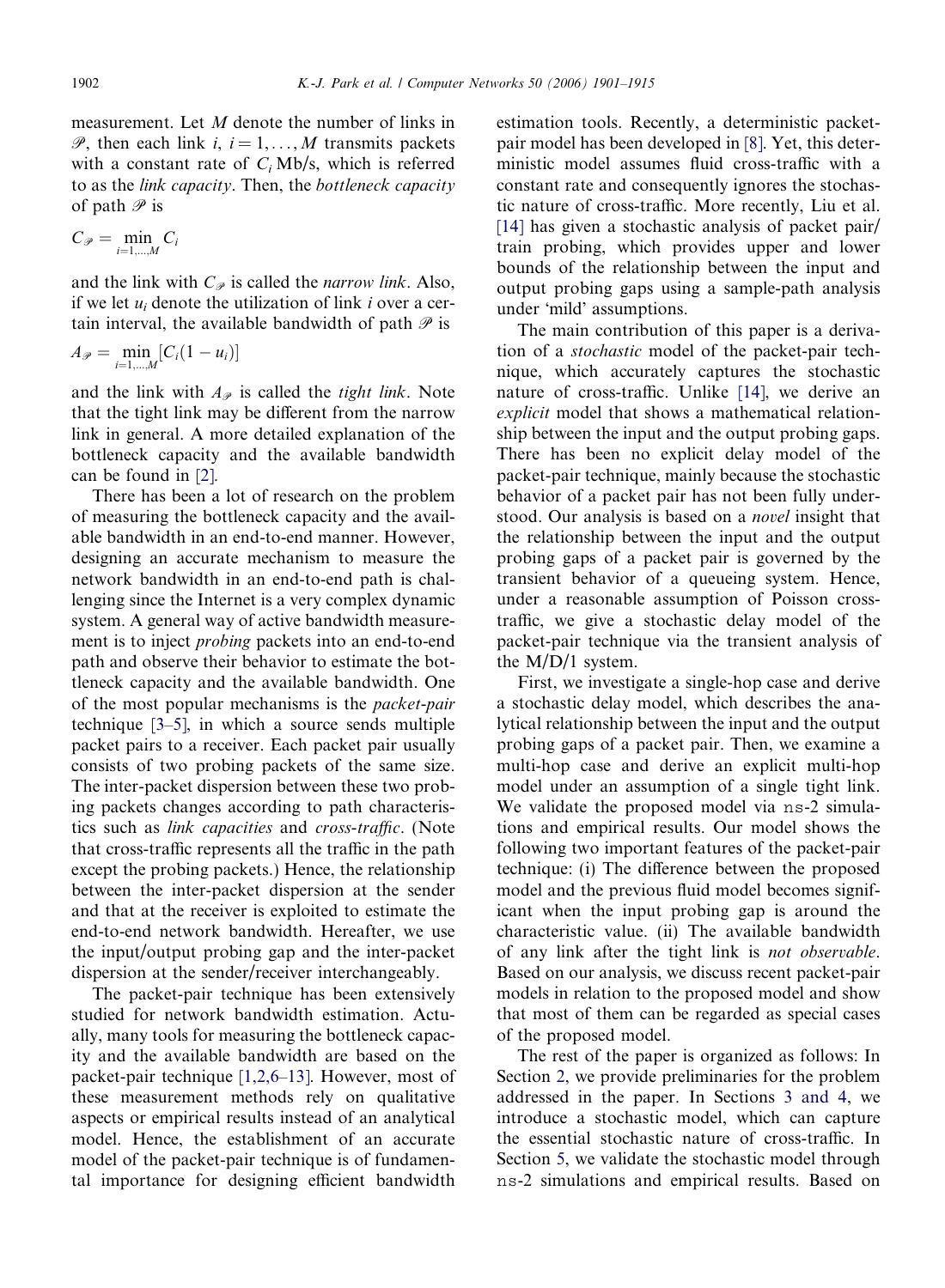<span id="page-2-0"></span>the analysis, we present important features of the packet-pair technique and discuss several recent packet-pair models in relations to the proposed model in Section [6](#page-11-0). Finally, the conclusion follows in Section [7.](#page-11-0)

## 2. Preliminaries

In this section, we explain how the packet-pair technique works in detail. Then, we introduce the deterministic packet-pair model in [\[8\]](#page-14-0). A single-hop deterministic model of the packet-pair technique was proposed in [\[8\]](#page-14-0) under the assumption of fluid cross-traffic with a constant rate and consequently, the stochastic nature of cross-traffic was ignored.

The packet-pair technique works as follows: A source sends packet pairs to a receiver. Each packet pair consists of two probing packets, usually of the same size. The time dispersion between these two packets changes according to path characteristics such as link capacities and cross-traffic as they traverse the path. Hence, the relationship between the inter-packet dispersion at the sender and that at the receiver is exploited to obtain information on network bandwidth. The inter-packet dispersion  $\Delta$ <sub>in</sub> at the sender is defined as the interval between the departure of the first probing packet from the sender and that of the second probing packet. In a similar manner, the inter-packet dispersion  $\Delta_{\text{out}}$  at the receiver is defined as the interval between the arrival of the first probing packet at the receiver and that of the second probing packet. Our main concern here is how to establish an analytical relationship between  $\Delta_{\text{out}}$  and  $\Delta_{\text{in}}$ .

Consider a single link with capacity C. The sender at one end of the link transmits a packet pair to the receiver at the other end. The size of each probing packet is  $L_p$  bytes. Let  $t_0$  denote the time when the first probing packet arrives at the queue. Also, let  $q$  denote the amount of cross-traffic already in the queue when  $t = t_0$ . Fig. 1 illustrates the arrival and departure of a packet pair on a single link. In the figure, T denotes the interval between the arrival of the first probing packet and the departure of the second probing packet, and  $X(t_0, \Delta_{\text{in}})$  denotes the amount of cross-traffic arrived during  $[t_0, t_0 + \Delta_{\text{in}}]$ .

Under the assumption of fluid cross-traffic, the second probing packet will see the server busy or idle according to whether the server has been fully utilized or not during  $[t_0, t_0 + \Delta_{\text{in}}]$ . The case of a busy server is given in Fig. 1(a). Similarly, the case of an idle server is presented in Fig. 1(b). Note that  $X(\Delta_{\text{in}})$  is used instead of  $X(t_0, \Delta_{\text{in}})$  in the figure since  $X(t_0, \Delta_{\rm in})$  is independent of  $t_0$  under the fluid assumption. Also, we should note that, without the assumption of fluid cross-traffic with a constant rate, it will be the last busy period in  $[t_0, t_0 + \Delta_{\text{in}}]$ that determines whether the server is busy or idle when the second probing packet arrives. The server will be busy if the second probing packet arrives before the end of the last busy period. On the other hand, if the last busy period ends before the second probing packet arrives, the server will be idle.

Under the assumption of fluid cross-traffic with a constant rate r,  $X(t_0, \Delta_{\text{in}})$  yields a deterministic value of  $r\Delta$ <sub>in</sub> and the following relationship between  $\Delta$ <sub>out</sub> and  $\Delta$ <sub>in</sub> can be derived depending on whether the link is fully utilized or not [\[8\]](#page-14-0):



(a) When the second probing packet sees the server busy

(b) When the second probing packet sees the server idle

Fig. 1. Behavior of a packet pair in a single link with fluid cross-traffic.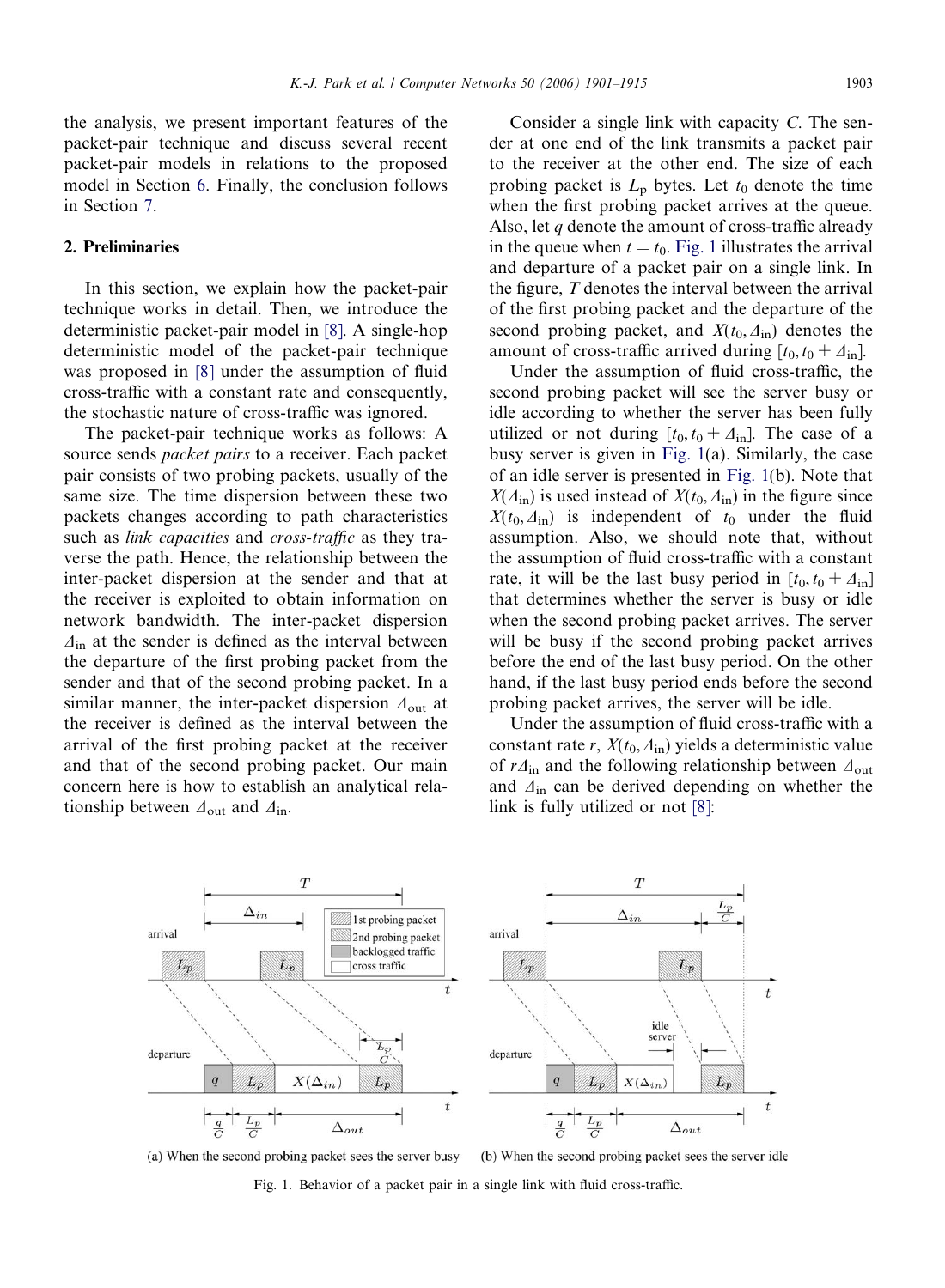<span id="page-3-0"></span>

$$
\Lambda_{\text{out}} = \begin{cases} \frac{r}{C} \Delta_{\text{in}} + \frac{L_{\text{p}}}{C}, & \Delta_{\text{in}} \leq \Delta^* \left( = \frac{L_{\text{p}} + q}{C - r} \right), \\ \Delta_{\text{in}} - \frac{q}{C}, & \text{otherwise.} \end{cases} (1)
$$

From [\(1\),](#page-2-0) we know that the graph of ( $\Delta_{\text{in}}$ ,  $\Delta_{\text{out}}$ ) consists of two line segments and the change of slope occurs at  $\Delta_{\text{in}} = \Delta^* \left( = \frac{L_p + q}{C - r} \right)$  $\left( = \frac{L_{p}+q}{C-r} \right)$ , which is termed as the *characteristic value*. Further, if we let  $\Delta^c$  denote the value of  $\Delta_{\text{in}}$  such that  $\Delta_{\text{in}} = \Delta_{\text{out}}$ , then  $\Delta^{\text{c}} = \frac{L_p}{C-r}$ , which is termed as the *critical value*. Note that we can obtain the available bandwidth A once we know  $\Delta^c$  by  $A = C - r = L_p/\Delta^c$ . Since  $q \approx 0$  under the assumption of fluid cross-traffic,  $\Delta^c \approx \Delta^*$  and we further have  $A = C - r \approx L_p/A^*$ . Actually, many measurement algorithms seek the available bandwidth A by estimating the characteristic value  $\Delta^*$ [\[1,8,10,13\].](#page-13-0) However, we can easily suspect that considerable modeling error is introduced in [\(1\)](#page-2-0) by the assumption of fluid cross-traffic with a constant rate. In this paper, we consider  $X(t_0, \Delta_{\text{in}})$  as a stochastic process and derive a model that depicts the relationship between  $\Delta_{\text{out}}$  and  $\Delta_{\text{in}}$  more accurately. Then, we discuss recent packet-pair models in relation to the proposed model.

#### 3. Packet-pair delay model: single-hop case

In this section, our primary concern is to derive a single-hop relationship between the input and the output probing gaps under an assumption of stationary Poisson cross-traffic. Based on this assumption, we show that the transient analysis of the M/ D/1 system can accurately describe the behavior of a packet pair. By adopting the M/D/1 analysis, we only consider packets of the same size in cross-traffic. Since the packet size distribution of the Internet traffic is known to be multi-modal [\[15\]](#page-14-0),  $M^{[X]}/D/1$ analysis which allows batch arrivals would be more complete [\[16\].](#page-14-0) However, the  $M/D/1$  analysis plays an essential role in the  $M^{[X]}/D/1$  analysis. Also, the M/D/1 analysis by itself gives a valuable insight, namely that the queueing theory can be successfully applied to the modeling of the packet-pair technique for bandwidth measurement. For these reasons, the focus here is on the M/D/1 analysis of the packetpair technique.

Here, we adopt the transient analysis of the M/ D/c queueing system in [\[17\].](#page-14-0) First, we give our rationale as to how the behavior of a packet pair can be described by the transient queueing analysis. Then, based on the M/D/1 analysis, we develop the state vector in a transient regime and the concept of the

virtual waiting time in order to depict the waiting time of the second probing packet. Finally, we give a stochastic delay model of the packet-pair technique.

#### 3.1. The key idea of M/D/1 modeling

Here, we assume that the cross-traffic is a stationary Poisson process in the time scale of interest. The stationary assumption for the Internet traffic is typical in the literature and is known to be empirically acceptable over intervals of several minutes up to a few hours [\[18,19\]](#page-14-0).

When the first probing packet arrives at the queue at  $t = t_0$ , assume that there are  $q_1$  packets already in the queue and one in service with the residual service time d. (If there is no packet in service at  $t = t_0$ ,  $d = 0$ .) In a similar manner, assume that there are  $q_2$  packets already in the queue when the second probing packet arrives at the queue. Let  $W_1$  and  $W_2$  denote the waiting times (in queue) of the first and the second probing packets, respectively. Since both the service times of the first and the second probing packets equal to  $L_p/C$ , we have

$$
\Delta_{\text{out}} - \Delta_{\text{in}} = (W_2 + L_{\text{p}}/C) - (W_1 + L_{\text{p}}/C)
$$
  
=  $W_2 - W_1.$  (2)

The key insight is that, from the viewpoint of the second probing packet,  $W_2$  is the transient waiting time in queue of the M/D/1 system with initially  $q_1 + L_p/L_c + 1$  packets, where  $L_c$  is the packet size of cross-traffic.<sup>1</sup> The rationale is as follows: Just after the arrival of the first probing packet, i.e.,  $t = t_0^+$ , there are a total of  $q_1 + L_p/L_c + 1 =: N_0$ packets in the system including one possibly in service. Now, the overall system can be considered as the M/D/1 queue with initially  $N_0$  packets in the system, which begins to evolve at  $t = t_0$ . Hence, without loss of generality, let  $t_0 = 0$ . Then, the waiting time  $W_2$  of the second probing packet exactly corresponds to that of a packet which arrives at the M/D/1 system at  $t = \Delta_{\text{in}}$ . Consequently, the problem now becomes how to find the transient waiting time of the M/D/1 system at  $t = \Delta_{\text{in}}$  initially holding  $N_0$  packets.

 $1$  In order to make the problem more tractable, it is assumed that  $L_p/L_c$  is an integer and the round-off effect is ignored.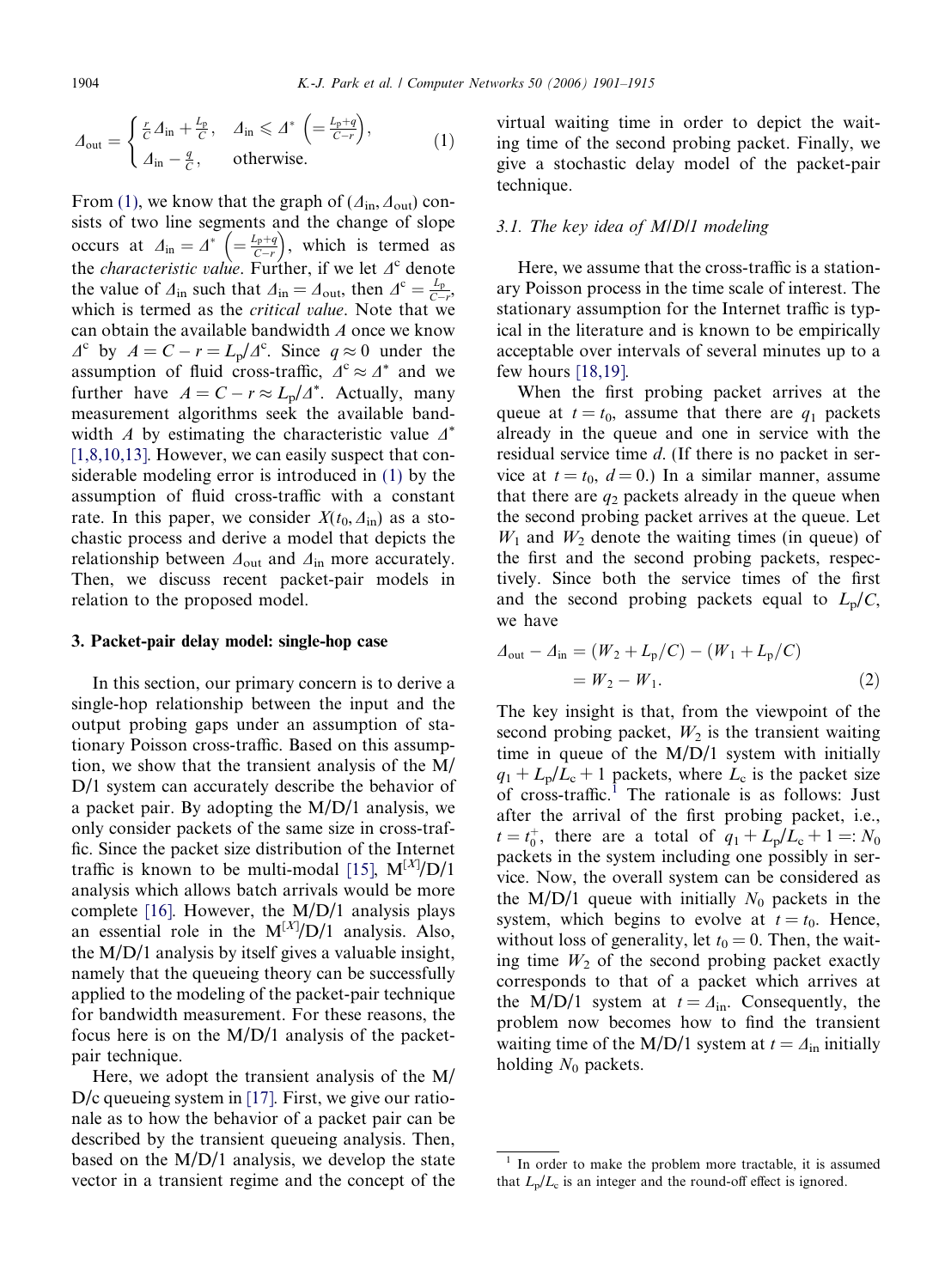# <span id="page-4-0"></span>3.2. Waiting time distribution of the second probing packet

First, we introduce the state vector of the M/D/1 system. Let  $\pi_i(t)$  denote the probability of the system holding  $j$  packets at time  $t$ . Then, the state vector  $\pi(t) =: (\pi_0(t), \pi_1(t), \pi_2(t),...)$  can be obtained as follows:

## **Lemma 1.** (i) When  $t \in (0, D]$  where  $D = L_c/C$ ,

$$
\pi_j(t) = \begin{cases} \frac{(\lambda t)^{j - N_0 + K(t)}}{(j - N_0 + K(t))!} e^{-\lambda t}, & j \ge N_0 - K(t), \\ 0, & j < N_0 - K(t), \end{cases}
$$

where  $N_0 = q_1 + L_p/L_c + 1$ ,  $\lambda$  is the packet arrival rate of cross-traffic, and  $K(t)$  is the number of packets that have left the system by t.

(ii) When 
$$
t > D
$$
,

$$
\pi(t) = \pi(t \operatorname{mod} D) P^{\lfloor t/D \rfloor},
$$

where

$$
P = \begin{pmatrix} e^{\lambda D} & \lambda De^{\lambda D} & \cdots & \frac{(\lambda D)^{j-1}}{(j-1)!} e^{-\lambda D} & \cdots \\ e^{\lambda D} & \lambda De^{\lambda D} & \cdots & \frac{(\lambda D)^{j-1}}{(j-1)!} e^{-\lambda D} & \cdots \\ 0 & e^{\lambda D} & \cdots & \frac{(\lambda D)^{j-2}}{(j-2)!} e^{-\lambda D} & \cdots \\ 0 & 0 & e^{\lambda D} & \cdots & \cdots \\ \vdots & \vdots & \vdots & \vdots & \ddots \end{pmatrix}
$$

# **Proof.** See Appendix.  $\Box$

Hence, we can obtain the state vector when the second probing packet arrives at the queue, i.e.,  $\pi(\Delta_{\text{in}})$ for any arbitrary value of  $\Delta_{\text{in}}$  from Lemma 1.

Now, we derive the waiting time distribution of the second probing packet. Let the random variable  $W(T)$  denote the waiting time of an arbitrary packet which arrives at an M/D/1 queue at  $t = T > 0$ . We will call this packet a virtual packet. Then, we have  $W_2 = W(\Delta_{\rm in})$  with initially holding N<sub>0</sub> packets in the system. Hence, if we can find the distribution of  $W(\Delta_{\text{in}})$  for any given value of  $\Delta_{\text{in}}$ , then it will be straightforward to obtain the relationship between  $\Delta_{\text{out}}$  and  $\Delta_{\text{in}}$  from [\(2\).](#page-3-0) The virtual waiting time distribution  $P(W(\Delta_{\text{in}}) \le kD - v)$  for all  $k \in \mathbb{N}$  and  $v \in (0, D]$ , can be determined by concentrating on the queueing position of the virtual packet at  $t = \Delta_{\text{in}} + D - v$ . If we define the random variable  $N_{\Delta_{\text{in}}}(t)$  as the number of packets arriving before  $\Delta_{\rm in}$  that are still in the system at t, then the cumulative distribution function (CDF) of the waiting time  $W(\Delta_{\text{in}})$  is as follows:

**Proposition 1.** The CDF  $F_{A_{in}}(x) = P\{W(\Delta_{in}) \leq x\}$ is

$$
F_{\mathcal{A}_{\text{in}}}(x) = \begin{cases} \sum_{j=0}^{\lfloor \frac{x}{D} \rfloor - N_0 + K(y+D)} \frac{(\lambda \mathcal{A}_{\text{in}})^j}{j!} e^{-\lambda \mathcal{A}_{\text{in}}}, & y \leq 0, \\ \sum_{j=0}^{\lfloor \frac{x}{D} \rfloor} \mathcal{Q}_{\lfloor \frac{x}{D} \rfloor - j}(y) \frac{(\lambda z)^j}{j!} e^{-\lambda z}, & otherwise, \end{cases}
$$

where  $y := \Delta_{in} - D + (x \mod D), z := D - (x \mod D),$ <br>and  $Q_m(t) := \sum_{i=0}^{m+1} \pi_i(t)$ .

## **Proof.** See Appendix.  $\Box$

# 3.3. M/D/1 delay model of packet-pair probing

By combining all these results, we derive a delay model of packet-pair probing in a single hop. First, for given value of  $\Delta_{\text{in}}$  and  $q_1$ ,

$$
\mathbb{E}[W_2|q_1] = \mathbb{E}[W(\Lambda_{\text{in}})|q_1] = \int_0^\infty (1 - F_{\Lambda_{\text{in}}}(x)) dx.
$$

Here,  $F_{\Delta_{\text{in}}}(x)$  can be obtained from Proposition 1 with  $N_0 = q_1 + L_p/L_c + 1$ . Finally from [\(2\),](#page-3-0)

$$
\mathbb{E}[A_{\text{out}}] = A_{\text{in}} + \mathbb{E}[\mathbb{E}[W_2|q_1]] - \mathbb{E}[W_1(q_1)]. \tag{3}
$$

Note that we can calculate  $\mathbb{E}[\mathbb{E}[W_2|q_1]]$  and  $\mathbb{E}[W_1(q_1)]$  in (3) by using the distribution of  $q_1$ , the steady-state solution of the M/D/1 queue. An efficient algorithm to obtain the steady-state solution can be found in, for example [\[20\]](#page-14-0).

Now, in order to enhance our understanding of the proposed model (3), consider the two extreme cases where  $\Delta_{\text{in}} \rightarrow 0$  and  $\Delta_{\text{in}} \rightarrow \infty$ . First, we have the following result when  $\Delta_{\text{in}} \rightarrow 0$ :

**Proposition 2.** When  $\Delta_{in} \ll 1/\lambda$ , the relationship between the input and the output probing gaps becomes

$$
\mathbb{E}[A_{\text{out}}] = \frac{r}{C}A_{\text{in}} + \frac{L_{\text{p}}}{C} + o(A_{\text{in}}).
$$

Proof. From the basic property of the Poisson process, when  $\Delta_{\rm in} \ll 1/\lambda$ ,

$$
A(0, \Delta_{\text{in}}) = \begin{cases} 1, & \text{with probability } \lambda \Delta_{\text{in}} + o(\Delta_{\text{in}}), \\ 0, & \text{with probability } 1 - \lambda \Delta_{\text{in}} + o(\Delta_{\text{in}}). \end{cases}
$$

Then, for given  $q_1$ ,

$$
F_{\Delta_{\text{in}}}(x) = (1 - \lambda \Delta_{\text{in}})I(x - N_0D)
$$
  
+  $\lambda \Delta_{\text{in}}I(x - (N_0 + 1)D)$   
+  $\mathcal{O}(\Delta_{\text{in}})(1 - I(x - MD)),$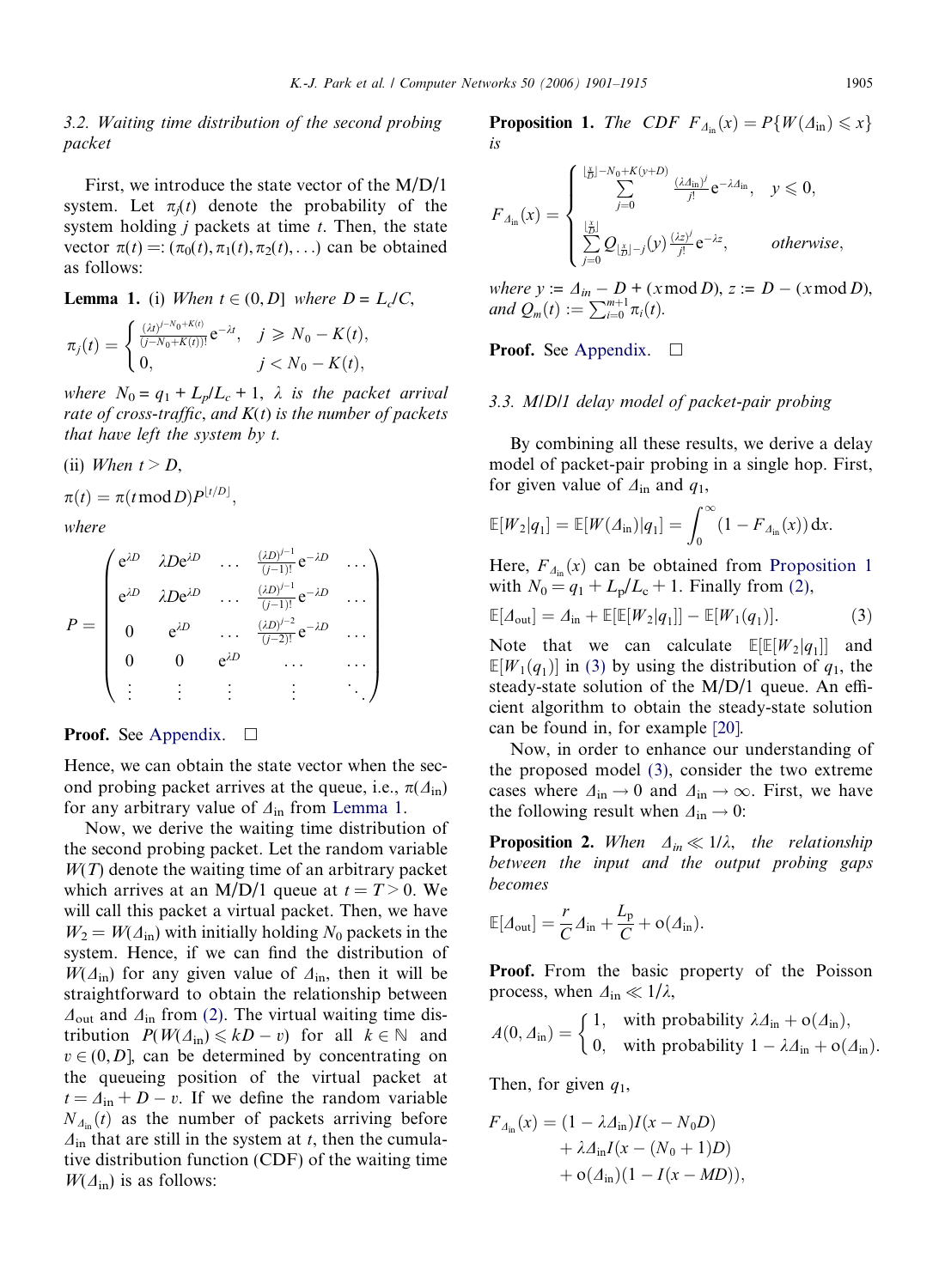<span id="page-5-0"></span>where  $I(\cdot)$  is the indicator function and M is a sufficiently large number independent of  $\Delta_{\text{in}}$ . Hence,

$$
\mathbb{E}[W_2|q_1] = \int_0^\infty (1 - F_{\Delta_{\text{in}}}(x)) dx
$$
  
=  $\lambda D \Delta_{\text{in}} + N_0 D + o(\Delta_{\text{in}}).$ 

By using  $W_1 = (N_0 - L_p/L_c)D$ ,

$$
\mathbb{E}[A_{\text{out}}|q_1] - A_{\text{in}} = \mathbb{E}[W_2|q_1] - W_1
$$
  
=  $\lambda D A_{\text{in}} + L_p D / L_c + o(A_{\text{in}}).$  (4)

Since  $\Delta_{\text{out}}$  is independent of  $q_1$ , with  $D = L_c/C$ and  $r = \lambda L_c$ , (4) becomes  $\mathbb{E}[A_{\text{out}}] = \frac{r}{C} A_{\text{in}} + \frac{L_p}{C} +$  $o(\Delta_{\rm in})$ .  $\Box$ 

Here, we should note that the result in [Proposition 2](#page-4-0) is identical to the full-utilization case of the deterministic model in [\(1\).](#page-2-0)

When  $\Delta_{\rm in} \rightarrow \infty$ , we have the following result:

**Proposition 3.** When  $\Delta_{in} \rightarrow \infty$ ,

 $\mathbb{E}[A_{\text{out}}] \sim A_{\text{in}},$ 

where  $f(t) \sim g(t)$  represents  $f(t)/g(t) \rightarrow 1$  as  $t \rightarrow \infty$ .

Proof. From  $(2)$ ,

$$
\mathbb{E}[A_{\text{out}}] - A_{\text{in}} = \mathbb{E}[W_2] - \mathbb{E}[W_1]
$$
  
= 
$$
\mathbb{E}[\mathbb{E}[W_2(q_2)][q_1] - \mathbb{E}[W_1(q_1)].
$$

As  $\Delta_{\text{in}} \rightarrow \infty$ ,  $W_2$  becomes independent of  $N_0$  and consequently,  $\mathbb{E}[W_2] \sim \mathbb{E}[W_1]$ . Hence, when  $\Delta_{\text{in}}$  is very large,  $\mathbb{E}[\Delta_{\text{out}}] \sim \Delta_{\text{in}}$ .  $\Box$ 

Here, again note that the result in Proposition 3 is identical to the under-utilization case of the deterministic model in [\(1\)](#page-2-0). Hence, from [Propositions 2](#page-4-0) [and 3,](#page-4-0) the deterministic model [\(1\)](#page-2-0) can be considered as an asymptote of the proposed stochastic model.

The relationship in Proposition 3 can also be explained in a qualitative manner from a physical viewpoint. The difference between  $\mathbb{E}[W_2]$  and  $\mathbb{E}[W_1]$ results from the first probing packet itself. The arrival of the first probing packet perturbs the M/D/1 system as it acts as an additional packet in the initial state of the system. Consequently, this perturbation makes  $\mathbb{E}[W_1] \geq \mathbb{E}[W_1]$ . The effect of the first probing packet will eventually disappear as  $\Delta_{\rm in} \rightarrow \infty$ , and we have Proposition 3.

#### 4. Stochastic packet-pair model: multi-hop case

Here, we derive a model for a multi-hop path which has a single tight link. Consider  $M$  links in



Fig. 2. Multi-hop model.

an end-to-end path as in Fig. 2. Let  $C_i$ ,  $X_i$ ,  $q_{1,i}$ , and  $q_{2,i}$  denote, respectively, the link capacity, the amount of cross-traffic, and the queue length of the first and the second probing packets on the ith link,  $1 \le i \le M$ . Also, the average packet sending rate of  $X_i$  and the link utilization of link i are denoted by  $\lambda_i$  and  $u_i$ , respectively. Furthermore, let  $\Delta_i$  denote the inter-departure time from the *i*th queue. Then  $\Delta_i$  becomes the inter-arrival time at the  $(i + 1)$ th queue, and  $\Delta_{in} = \Delta_0$  and  $\Delta_{out} = \Delta_M$ . With the above notations, the available bandwidth of the *i*th link is  $A_i = C_i(1 - u_i)$  and the available bandwidth of a path is  $A_s$  where  $s = \arg_i \min A_i$ . The assumption of a single tight link represents the case where  $A_s \ll A_i$  for  $i = 1, ..., M, i \neq s$ .

Similarly as the single-hop case in [\(2\),](#page-3-0) we have

$$
\Delta_i - \Delta_{i-1} = W_{2,i} - W_{1,i}, \quad i = 1, \dots, M. \tag{5}
$$

Hence, by adding all the terms on each side from  $i = 1$  to M, we have

$$
\varDelta_{\text{out}} - \varDelta_{\text{in}} = \varDelta_M - \varDelta_0 = \sum_{i=1}^M (W_{2,i} - W_{1,i}).
$$

Then,

$$
\mathbb{E}[A_{\text{out}}] = A_{\text{in}} + \sum_{i=1}^{M} \mathbb{E}[W_{2,i} - W_{1,i}]
$$
  
=  $A_{\text{in}} + \sum_{i=1}^{M} \mathbb{E}[\mathbb{E}[W_{2,i} - W_{1,i}|q_{1,i}]].$  (6)

Now, we first consider a two-hop case and extend the result to the general multi-hop path.

#### 4.1. Two-hop case

Before dealing with a general multi-hop path, we first consider a two-hop path, i.e.,  $M = 2$  in Fig. 2. First, we assume that  $\Delta_1^* < \Delta_2^*$ . This implies that the available bandwidth of the path is that of the second link. From (6) with  $M = 2$ , we have

$$
\mathbb{E}[A_{\text{out}}] = A_{\text{in}} + \mathbb{E}[W_{2,1} - W_{1,1}] + \mathbb{E}[W_{2,2} - W_{1,2}].
$$

Now, we derive an explicit relationship between  $\mathbb{E}[\Lambda_{\text{out}}]$  and  $\Lambda_{\text{in}}$  under the assumption of a single tight link. If we further assume that  $\Lambda_1^* \ll \Lambda_2^*$  and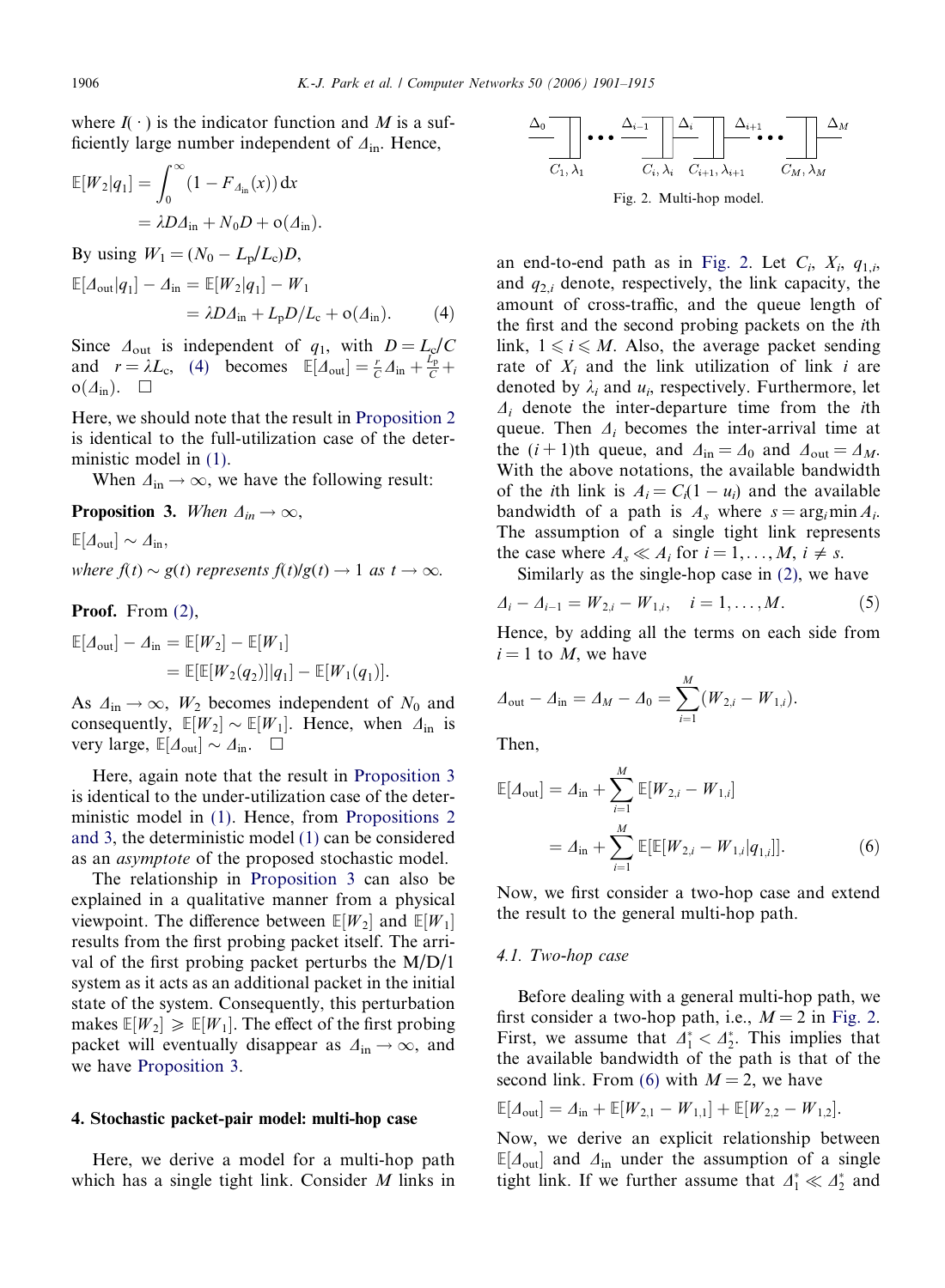<span id="page-6-0"></span> $\Delta_{\text{in}}$  is around  $\Delta_2^*$ , then  $\Delta_{\text{in}} \gg \Delta_1^*$ . Hence, we have  $\mathbb{E}[W_{2,1} - W_{1,1}] \approx 0$  from [Proposition 3](#page-5-0). In this case, we have

$$
\mathbb{E}[A_{\text{out}}] \approx A_{\text{in}} + \mathbb{E}[W_{2,2} - W_{1,2}].
$$
\n
$$
\text{When } A_0 \text{ is around } A_1^*, A_{\text{in}} \ll A_2^* \text{ and}
$$
\n
$$
\mathbb{E}[A_1] \approx A_{\text{in}} + \mathbb{E}[W_{2,1} - W_{1,1}].
$$
\n
$$
(7)
$$

Also,

$$
\mathbb{E}[A_{\text{out}}] \approx u_2 \mathbb{E}[A_1] + \frac{L_{\text{p}}}{C_2}.
$$

Hence,

$$
\mathbb{E}[A_{\text{out}}] \approx u_2(A_{\text{in}} + \mathbb{E}[W_{2,1} - W_{1,1}]) + \frac{L_{\text{p}}}{C_2}.
$$
 (8)

Both (7) and (8) can be solved in the same manner as the single-link case. Note that, in finding the available bandwidth along the path, only (7) is needed. Also, note that (7) and (8) are valid under the assumption of  $\Delta_1^* \ll \Delta_2^*$ . As  $\Delta_1^*$  approaches  $\Delta_2^*$ , i.e., the available bandwidth of the first link approaches that of the second link, the assumption is no longer valid, and (7) and (8) become inaccurate.

Now, let us consider the case of  $\Delta_1^* > \Delta_2^*$ , i.e., the available bandwidth of the path is that of the first link. Similarly to the case of  $\Delta_1^* < \Delta_2^*$ , we further assume  $\Delta_1^* \gg \Delta_2^*$ . When  $\Delta_{\text{in}}$  is around  $\Delta_1^*$ , similarly as in (7) we have

$$
\mathbb{E}[A_{\text{out}}] \approx A_{\text{in}} + \mathbb{E}[W_{2,1} - W_{1,1}]. \tag{9}
$$

When  $\Delta_{\text{in}}$  is around  $\Delta_2^*$ ,

$$
\mathbb{E}[A_1] \approx \Delta_{\text{in}} + \mathbb{E}[W_{2,1} - W_{1,1}].
$$
  
we also have  $\mathbb{E}[\Delta_{\text{out}}] \approx \mathbb{E}[A_1]$  with  $\Delta_1^* \gg \Delta_2^*$ . Hence,

$$
\mathbb{E}[A_{\text{out}}] \approx A_{\text{in}} + \mathbb{E}[W_{2,1} - W_{1,1}]. \tag{10}
$$

From (9) and (10), we know that the characteristic value of the second link, i.e.,  $\Delta_2^*$  is *not observable* via the packet-pair technique when the available bandwidth of the first link is smaller than that of the second link. We will also verify this phenomenon in the simulations in Section [5](#page-7-0).

## 4.2. Multi-hop case

By extending the two-hop analysis to the  $M$ -hop case,

$$
\mathbb{E}[A_{\text{out}}] = A_{\text{in}} + \sum_{i=1}^{M} \mathbb{E}[W_{2,i} - W_{1,i}]
$$
  

$$
\approx A_{\text{in}} + \sum_{i=1}^{s} \mathbb{E}[W_{2,i} - W_{1,i}],
$$

where the sth link has the minimum available bandwidth. Hence, based on the packet-pair technique, we cannot observe the characteristic value of any link after the tight link. In other words, any link after the tight link does not affect the relationship between the input and the output probing gaps. Consequently, the available bandwidth of any link after the tight link is not observable in an end-toend manner if we use the packet-pair technique. We can obtain the information only on the available bandwidth of the *i*th link where  $i \leq s$ .

If we are concerned only with obtaining the available bandwidth of an end-to-end path, it is sufficient to observe the behavior of the packet-pair technique in the vicinity of  $\Delta_{\text{in}} = \Delta_s^*$ . If we assume that  $\Delta_s^* \gg \Delta_i^*$ ,  $i = 1, ..., M$ ,  $i \neq s$ , i.e., there is a single tight link as in the cases of (7) and (9), we can derive the following approximate model for the multi-hop path:

$$
\mathbb{E}[A_{\text{out}}] = A_{\text{in}} + \sum_{i=1}^{M} \mathbb{E}[W_{2,i} - W_{1,i}]
$$
  
 
$$
\approx A_{\text{in}} + \mathbb{E}[W_{2,s} - W_{1,s}]. \tag{11}
$$

The multi-hop model (11) shows that we can obtain the available bandwidth of the path from the local analysis which is identical to the single-hop case in [\(3\)](#page-4-0) when we assume a single tight link.

#### 4.3. Discussion on the proposed model

Here, we discuss the impact of the proposed packet-pair model on available bandwidth estimation. Since the multi-hop analysis is identical to the single-hop case when we are concerned only about the available bandwidth of the path under the assumption of a single tight link, we discuss the single-hop model [\(3\)](#page-4-0) in relation to the available bandwidth estimation. We show the difference between the proposed model [\(3\)](#page-4-0) and the deterministic model [\(1\)](#page-2-0) in [Fig. 3.](#page-7-0) The figure shows that available bandwidth estimation algorithms based on [\(1\)](#page-2-0) may give an inaccurate estimate of the characteristic value  $\Delta^*$  because of the modeling error. Further, the error is most significant when  $\Delta_{\text{in}} = \Delta^*$  (24 ms in [Fig. 3\)](#page-7-0). This error between the deterministic and the stochastic models has been also identified and termed as the probing bias in [\[14\]](#page-14-0). The influence of the probing bias on available bandwidth measurement is significant since the probing bias makes it difficult to estimate the characteristic value by observing the relationship between  $\Delta_{\text{out}}$  and  $\Delta_{\text{in}}$ .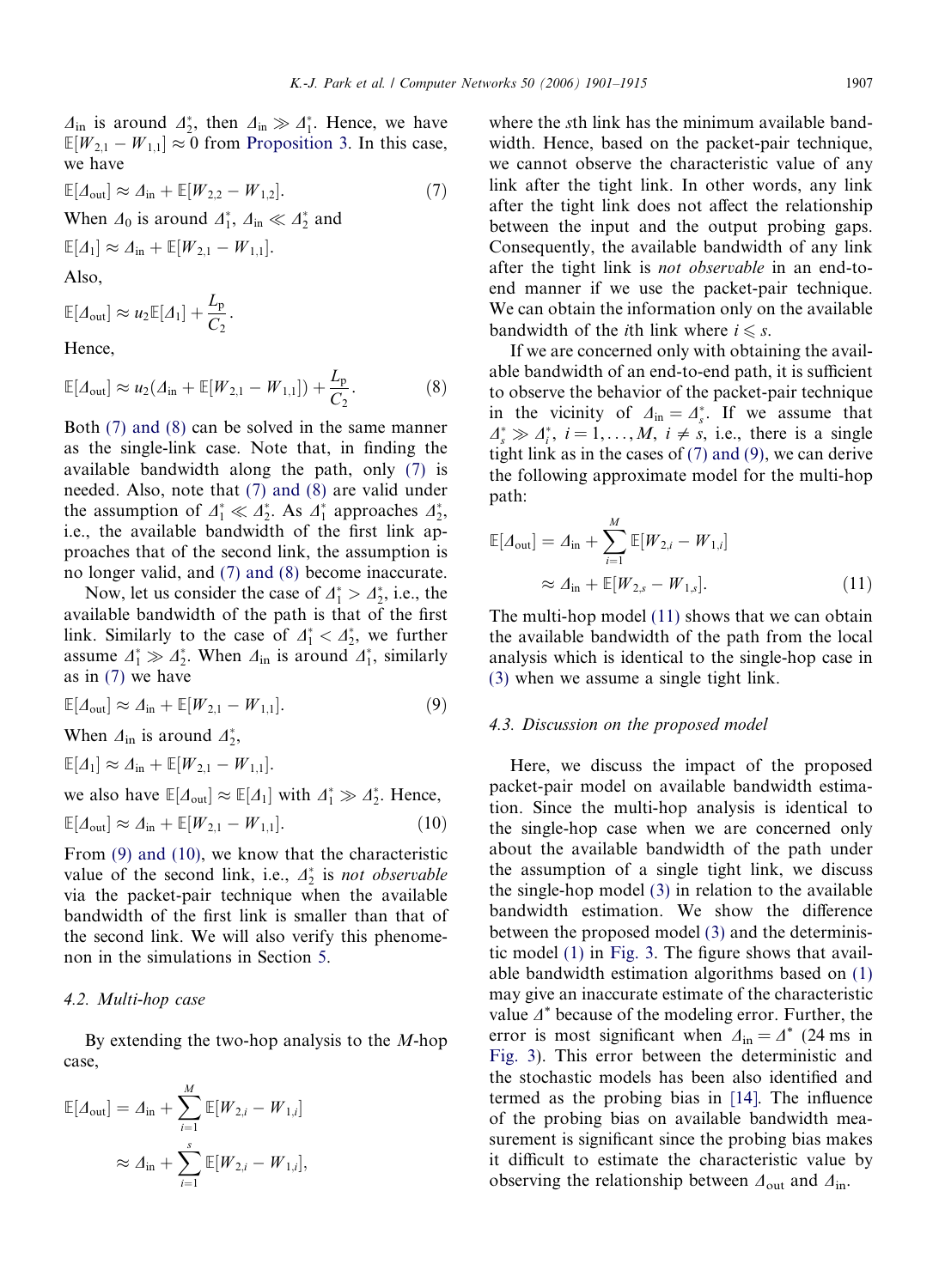<span id="page-7-0"></span>

Fig. 3. Difference between the proposed and the deterministic models.

# 5. Model validation

In this section, we validate our stochastic model via ns-2 simulations and experimental results.

# 5.1. ns-2 simulations for single-hop topology

We perform simulations for a single-hop topology composed of two drop-tail routers that are connected via a link with the capacity of 1 Mb/s and a propagation delay of 15 ms. First, we investigate the deterministic model [\(1\).](#page-2-0) In the simulation, the cross traffic consists of N Pareto sources, and each source generates packets at the rate of 32 Kb/s with the packet size of  $L_c = 50$  bytes. Fig. 4(a) and (b) show  $\Delta_{\text{in}} - \overline{\Delta}_{\text{out}}$  versus  $\Delta_{\text{in}}$  for  $N = 7$  and 15, respectively, where  $\overline{\Delta}_{\text{out}} := \mathbb{E}[\Delta_{\text{out}}]$ . The sizes of probing packets are 500, 1000, and 1500 bytes, respectively. Note that we introduce  $\Delta_{\text{in}} - \Delta_{\text{out}} =: \Lambda_{\text{out}}$  to highlight the change of  $\frac{\partial \Delta_{\text{out}}}{\partial \Delta_{\text{in}}}$  around the characteristic value

 $\varDelta^* \Big( = \frac{L_p + q}{C - r}$  $\left( = \frac{L_p + q}{C - r} \right)$ . Each data point is an average value of 300 trials. The solid lines are obtained from the deterministic model in [\(1\)](#page-2-0) with  $q = 0$ . We can see that the simulation data asymptotically converges to the analytical values. However, the modeling error around  $\Delta_{\text{in}} = \Delta^*$  becomes larger as the link utilization or the probing packet size increases.  $\frac{\partial A_{\text{out}}}{\partial A_{\text{in}}}$ changes smoothly around  $\Delta_{\text{in}} = \Delta^*$  in the simulation results while it changes abruptly at  $\Delta_{in} = \Delta^*$  in the deterministic model. This implies that the stochastic nature of cross-traffic makes it difficult to find the value of  $\varDelta^*$  in practice.

Now, we validate the stochastic model in [\(3\).](#page-4-0) [Figs. 5–7](#page-8-0) show  $A_{\text{out}}$  versus  $A_{\text{in}}$  for Poisson, exponential ON–OFF, and Pareto ON–OFF cross-traffic, respectively. Even though we have assumed Poisson cross-traffic in our analysis, we perform simulations with exponential ON–OFF and Pareto ON–OFF cross-traffic to see the effect of the cross-traffic distribution. Each figure shows the result for different sizes of probing packets ( $L_p = 500$ , 1000, and 1500 bytes) with the utilization of 24% and 50%, respectively. In all the simulations, we use  $L_c = 50$  bytes for the packet size of cross-traffic. In [Fig. 5](#page-8-0), we can see that each of the simulation results agrees very well with the stochastic model in [\(3\)](#page-4-0). This is because the Poisson cross-traffic is used both in the model and the simulations. Now, we consider the exponential ON–OFF sources in [Fig. 6](#page-8-0). In [Fig. 6,](#page-8-0) the Poisson cross-traffic is used for the model as in [Fig. 5](#page-8-0) while the exponential ON–OFF cross traffic is employed in the simulation. Accordingly, we can see that there exist some errors between the model and the simulation data. Note that the slope of  $\Lambda_{\text{out}}$  changes more slowly around  $\Delta_{\text{in}} = \Delta^*$ in the simulation data than in the model. Next, we consider the case of the Pareto ON–OFF cross-traf-



Fig. 4. Validation of the deterministic model:  $\Delta_{\text{in}} - \Delta_{\text{out}} (=: \Lambda_{\text{out}})$  versus  $\Delta_{\text{in}}$ .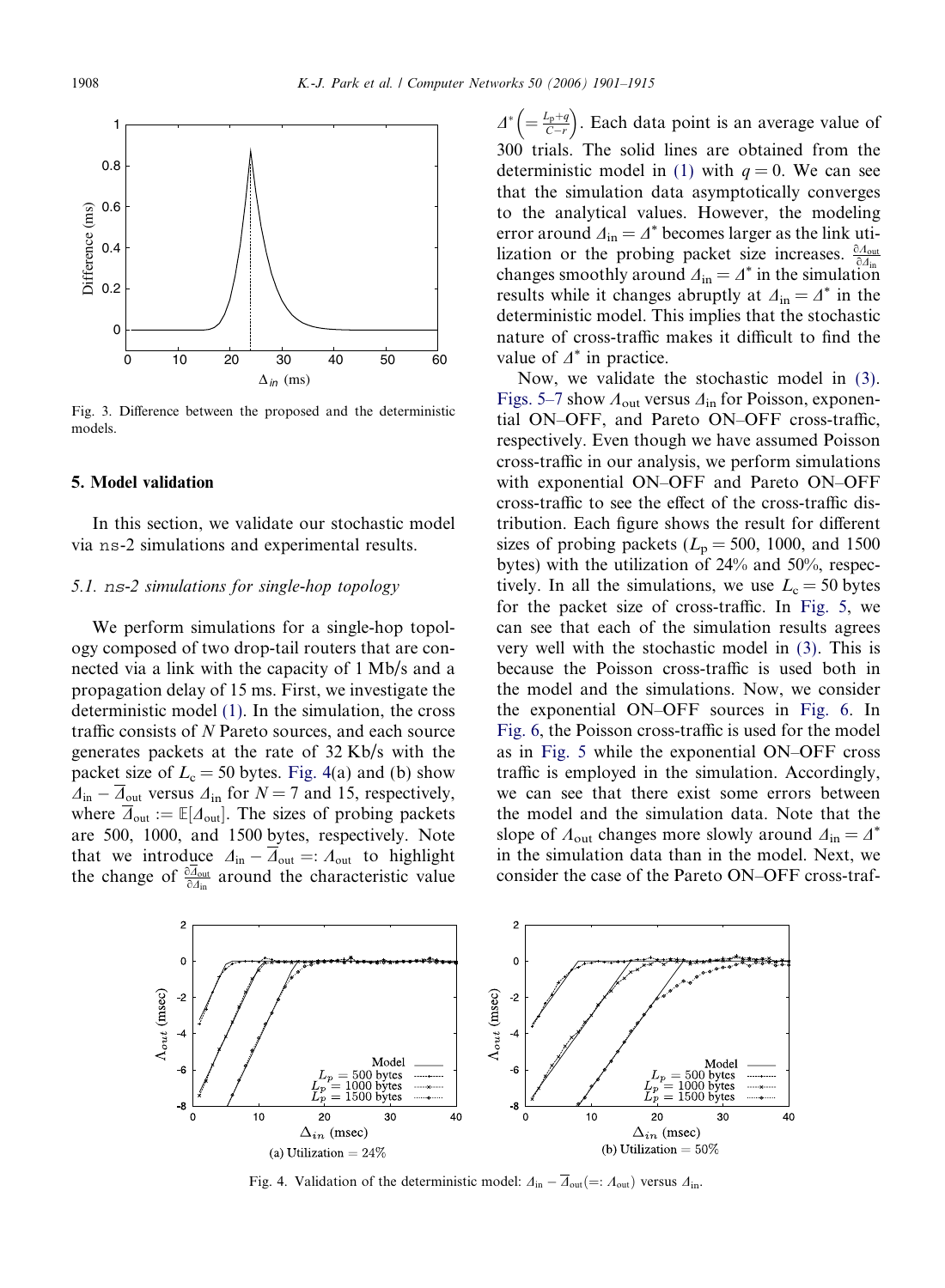<span id="page-8-0"></span>

Fig. 5.  $A_{out}$  versus  $A_{in}$  for the Poisson cross traffic in a single-hop topology.



Fig. 6.  $\Lambda_{\text{out}}$  versus  $\Delta_{\text{in}}$  for the exponential ON–OFF cross-traffic in a single-hop topology.



Fig. 7.  $A_{\text{out}}$  versus  $A_{\text{in}}$  for the Pareto ON–OFF cross-traffic in a single-hop topology.

fic in Fig. 7. Similarly as in Figs. 6 and 7 show some error around  $\Delta_{\text{in}} = \Delta^*$  for the same reason. Note that the variance of the Pareto ON–OFF traffic is even larger than that of the exponential ON–OFF traffic, and  $A_{\text{out}}$  changes more slowly in the simulation data of Fig. 7 than that of Fig. 6.

Now, we vary the packet size of the Poisson cross-traffic to investigate the effect of the packet size on the model accuracy. [Fig. 8\(](#page-9-0)a) and (b) show the simulation results of  $A_{\text{out}}$  vs.  $A_{\text{in}}$  under different link utilizations for the packet sizes of 50 and 500 bytes, respectively. When the packet size is 50 bytes,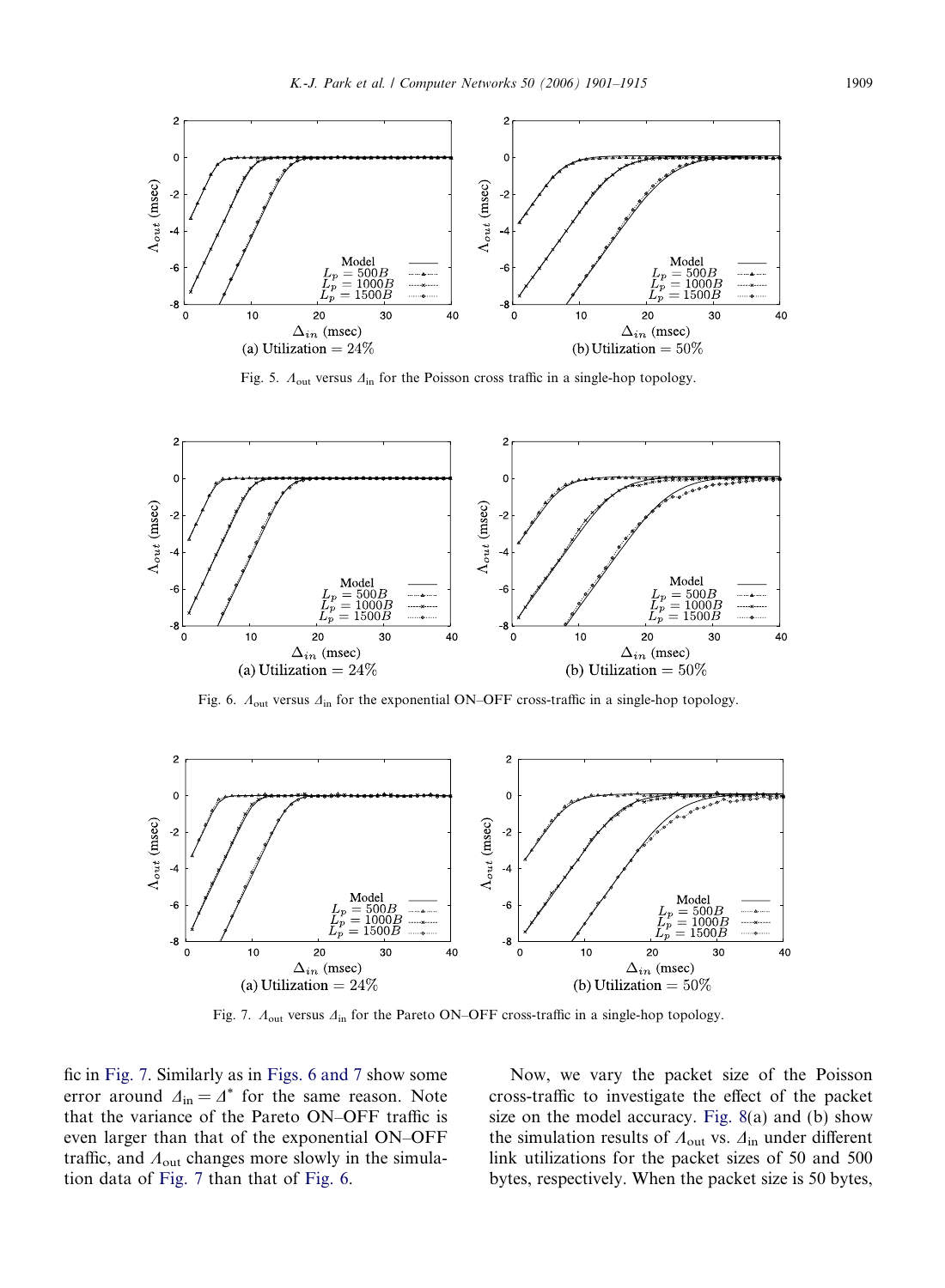<span id="page-9-0"></span>we can verify from Fig. 8(a) that the proposed model is quite accurate. When the packet size is 500 bytes in Fig. 8(b), the proposed model still agrees quite well with the simulation result. Note that each point in Fig. 8 is an average value of 30,000 trials. We will also investigate the effect of the packet size in cross traffic with the empirical results in Section 5.3.

# 5.2. ns-2 simulations for two-hop topology

We now validate the stochastic model for the two-hop topology, which is composed of three drop-tail routers that are connected via two links with capacity of either  $C_1 = 2$  Mb/s and  $C_2 =$ 1 Mb/s (which corresponds to the case  $\Delta_1^* < \Delta_2^*$ ) or  $C_1 = 1$  Mb/s and  $C_2 = 2$  Mb/s (which corresponds to the case  $\Delta_1^* > \Delta_2^*$ ). The cross-traffic on the first link (the second link) is composed of 23 (15) Pareto sources that give an aggregate rate of  $r = 736$  Kb/s ( $r = 480$  Kb/s). The packet size  $L_c$  of cross-traffic is 100 bytes. Fig. 9(a) and (b) show the analytical and simulation results for the cases of  $\Delta_1^* < \Delta_2^*$  and  $\Delta_1^* > \Delta_2^*$ , respectively. In the case of  $\Delta_1^* < \Delta_2^*$   $(L_p = 1500 \text{ bytes}, C_1 = 2 \text{ Mb/s},$  $C_2 = 1$  Mb/s), we can see two changes in  $\frac{\partial A_{\text{out}}}{\partial A_{\text{in}}}$ around  $\Delta_{\text{in}} = \Delta_{1}^{*} = 9.5$  ms and  $\Delta_{\text{in}} = \Delta_{2}^{*} = 23.1$  ms in Fig. 9. Note that  $\mathcal{A}_2^*$  gives the information on the available bandwidth along the path. In the case of  $\Delta_1^* > \Delta_2^*$  ( $L_p = 1500$  bytes,  $C_1 = 1$  Mb/s,  $C_2 = 2$  Mb/s), we only see one change in  $\frac{\partial A_{\text{out}}}{\partial A_{\text{in}}}$ around  $\Delta_{\text{in}} = \Delta_1^* = 23.1 \text{ ms.}$  Hence, Fig. 9 shows that the multi-hop model in [\(11\)](#page-6-0) agrees quite well around the largest characteristic value, which gives information on the available bandwidth of the path.

#### 5.3. Empirical results in two-hop network

Here, we investigate the proposed stochastic model in a real network environment. The network is composed of three routers  $R_1$ ,  $R_2$ , and  $R_3$  that are

![](_page_9_Figure_7.jpeg)

Fig. 8. Packet size effect of cross-traffic ( $L_p = 1500$  bytes).

![](_page_9_Figure_9.jpeg)

Fig. 9.  $A_{\text{out}}$  versus  $A_{\text{in}}$  for the Pareto ON–OFF cross-traffic in the two-hop topology.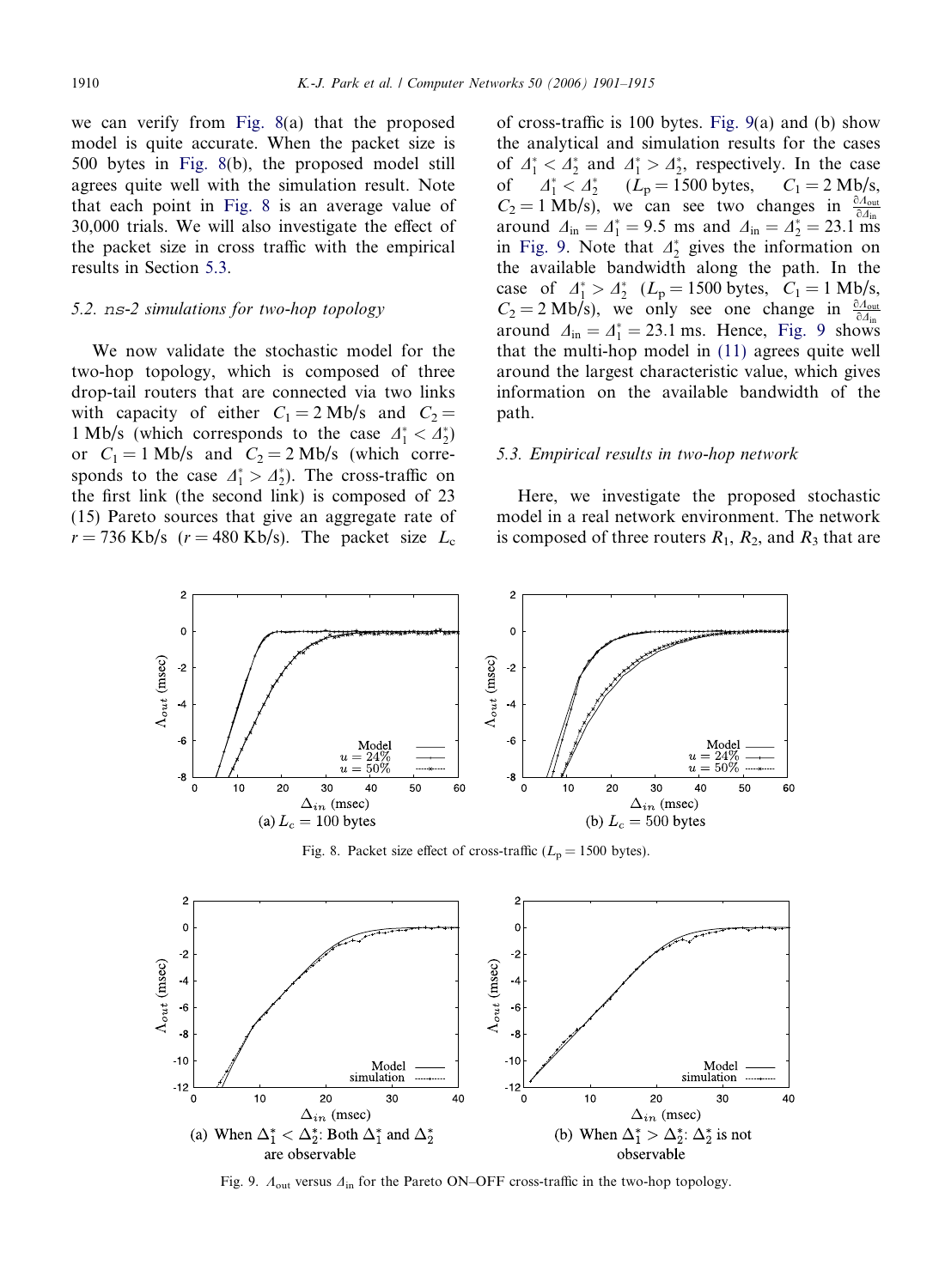<span id="page-10-0"></span>connected via two 100 Mb/s links and five hosts, denoted by  $l_1$ ,  $l_2$ , and  $H_i$ ,  $i = 1, \ldots, 5$ , respectively, as depicted in Fig. 10. Here, each host is a PC with a single 2.66 GHz processor and 1 GByte RAM that runs Redhat Linux Release 9.0 with the kernel version 2.4.20–31.9. The routers used in the experiments are Cisco 1700 Series. The path for which we injected the probing packets was  $\mathscr{P}: H_1 \to R_1 \to R_2 \to R_3 \to H_3$ , which constitutes a two-hop path. Each of the experimental data points in Figs. 11 and 12 is an average of 5 trials.

The Poisson cross-traffic is generated and traverses the path from  $H_5$  to  $H_4$ . Hence, the link  $l_2: R_2 \rightarrow R_3$  becomes the tight link of the path  $\mathcal{P}$ . Fig. 11(a) and (b) show  $A_{\text{out}}$  for  $L_{\text{p}} = 500$ , 1000, and 1500 bytes, when  $L_c$  is 250 bytes and the link utilization is 25% and 50%, respectively. We can see that the stochastic model agrees quite well with the experimental data in the figure. The path  $\mathscr P$  used in the experiments was composed of two links  $l_1 : R_1 \rightarrow R_2$  and  $l_2 : R_2 \rightarrow R_3$ , and the corresponding characteristic values of the link  $l_1$  are

![](_page_10_Figure_3.jpeg)

Fig. 10. Topology used in the experiments.

![](_page_10_Figure_5.jpeg)

Fig. 11.  $A_{\text{out}}$  versus  $A_{\text{in}}$  with the Poisson cross traffic of  $L_c = 250$  bytes in the two-hop experiment.

![](_page_10_Figure_7.jpeg)

Fig. 12.  $A_{\text{out}}$  versus  $A_{\text{in}}$  with the Poisson cross-traffic of  $L_{\text{c}} = 750$  bytes in the two-hop experiment.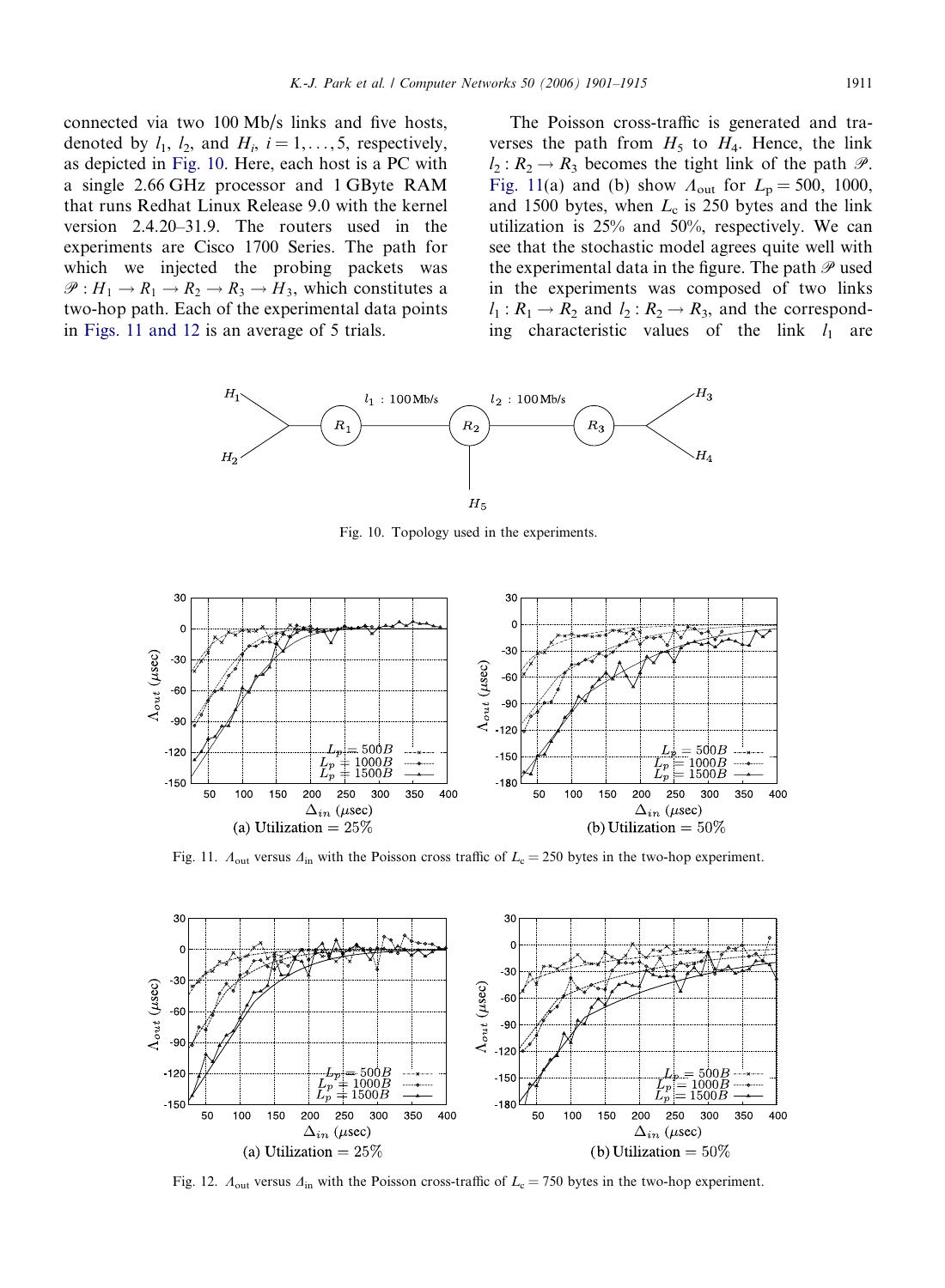<span id="page-11-0"></span> $\Delta_1^* = L_{\rm p}/C_1 = 40, 80, \text{ and } 120 \text{ }\mu\text{s} \text{ for } L_{\rm p} = 500, 1000,$ and 1500 bytes, respectively. Similarly, the characteristic values of link  $l_2$  when  $u = 25\%$  ( $u = 50\%$ ) are  $\Delta_2^* = L_{\rm p}/(C_2 - r_2) = 160/3$ , 320/3, and 160 µs (80, 160, and 240  $\mu$ s) for  $L_p = 500$ , 1000, and 1500 bytes, respectively. Since  $\Delta_1^* < \Delta_2^*$ , we can observe both  $\Delta_1^*$  and  $\Delta_2^*$  in [Figs. 11 and 12](#page-10-0) as in [Fig. 9\(](#page-9-0)a). Note that the experimental data changes smoothly around  $\Delta_{\text{in}} = \Delta_2^*$  as expected, and this makes it difficult to find  $\mathcal{A}_2^*$ . This difficulty is not apparent with the deterministic model in [\(1\).](#page-2-0) [Fig. 12](#page-10-0) shows the results of the similar experiments with  $L_c = 750$  bytes. From the figure, we can see that the stochastic model follows the experimental data quite well. In summary, the experimental results show that the proposed model is quite accurate in a real environment even when the packet size of cross-traffic is large ( $L_c = 250$  bytes in [Fig. 11](#page-10-0) and  $L_c = 750$  bytes in [Fig. 12](#page-10-0)).

## 6. Related work

The packet-pair technique originally appeared in the seminal work by Jacobson [\[3\],](#page-13-0) Keshav [\[4\],](#page-13-0) and Bolot [\[5\].](#page-13-0) This early work was followed by extensive research into the packet-pair technique. Here, we investigate several recent models of the packet-pair technique for bandwidth measurement.

In [\[7\]](#page-14-0), Dovrolis et al. proposed the following relationship between the input and the output probing gaps:

$$
\Delta_i = \begin{cases} \tau_i + d_i^2, & \Delta_{i-1} \leq \tau_i + d_i^1, \\ \Delta_{i-1} + (d_i^2 - d_i^1), & \text{otherwise,} \end{cases}
$$
(12)

where  $\tau_i$  and  $d_i^1$  denote the transmission delay and the queueing delay of the first probing packet at the *i*th link, respectively. Also,  $d_i^2$  denote any additional queueing delay of the second probing packet at the ith link after the first probing packet has departed from the link. Hence,  $d_i^2 = W_{2,i}$  when  $A_{i-1} \geq \tau_i + d_i^1$ , but  $d_i^2 \neq W_{2,i}$  when  $A_{i-1} \leq \tau_i + d_i^1$ . Under the fluid cross traffic with a constant rate, we have  $\tau_i = L_p/C$ ,  $d_i^1 = rA_{i-1}$  when  $A_{i-1} \le \frac{L_p}{C_i} + d_i^1$ <br>and  $d_i^1 = d_i^2$  when  $A_{i-1} > \frac{L_p}{C_i} + d_i^1$ . Hence, (12) exactly matches the deterministic model [\(1\)](#page-2-0) under the assumption of fluid cross-traffic. Note that (12) is more general than the deterministic model [\(1\)](#page-2-0) since (12) describes the stochastic relationship between  $\Delta_{i-1}$  and  $\Delta_i$ . We can easily show that (12) can be transformed into [\(5\)](#page-5-0) as follows: from the definitions, we can easily know that  $d_i^1 = W_{1,i}$  and

 $\tau_i + d_i^1 + d_i^2 = \Delta_{i-1} + W_{2,i}$  when  $\Delta_{i-1} \le \tau_i + d_i^1$ . When  $\Delta_{i-1} \geq \tau_i + d_i^1$ , we have  $d_i^1 = W_{1,i}$  and  $d_i^2 = W_{2,i}$ . Hence, with these relationships, (12) can be converted into [\(5\).](#page-5-0)

As already explained, a deterministic packet-pair model was derived under an assumption of fluid cross-traffic in [\[8\]](#page-14-0), which is a deterministic version of (12). As we have shown in [Propositions 2 and](#page-4-0) [3](#page-4-0), this deterministic model corresponds to an asymptote of the proposed M/D/1 model.

More recently, a stochastic analysis of packet pair/train has been given in [\[14\]](#page-14-0), in which the following upper and lower bounds for the single-hop case was derived based on a sample-path analysis

$$
L(\mathbb{E}[A_{\text{out}}]) = \begin{cases} \frac{r}{C} A_{\text{in}} + \frac{L_p}{C}, & A_{\text{in}} \leq \frac{L_p}{C - r}, \\ A_{\text{in}}, & \text{otherwise}, \end{cases}
$$
(13)

$$
U(\mathbb{E}[A_{\text{out}}]) = \begin{cases} \frac{r}{C} \Delta_{\text{in}} + \frac{L_{\text{p}}}{C}, & \Delta_{\text{in}} \leq \frac{L_{\text{p}}}{C},\\ \frac{r}{C} \Delta_{\text{in}} + \Delta_{\text{in}}, & \frac{L_{\text{p}}}{C} \leq \Delta_{\text{in}} \leq \frac{L_{\text{p}}}{r},\\ \Delta_{\text{in}} + \frac{L_{\text{p}}}{C}, & \text{otherwise.} \end{cases}
$$
(14)

We can verify that  $(13)$  is identical to the deterministic model [\(1\),](#page-2-0) which is an asymptote of the stochastic model [\(3\).](#page-4-0)

Furthermore, from (14), we have the following lower bound for  $\Lambda_{\text{out}} = \Delta_{\text{in}} - \mathbb{E}[\Delta_{\text{out}}]$ 

$$
L(\Lambda_{\text{out}}) = \begin{cases} (1 - \frac{r}{C})\Delta_{\text{in}} - \frac{L_{\text{p}}}{C}, & \Delta_{\text{in}} \leq \frac{L_{\text{p}}}{C}, \\ -\frac{r}{C}\Delta_{\text{in}}, & \frac{L_{\text{p}}}{C} \leq \Delta_{\text{in}} \leq \frac{L_{\text{p}}}{r}, \\ -\frac{L_{\text{p}}}{C}, & \text{otherwise.} \end{cases}
$$
(15)

Since  $\mathbb{E}[\mathbb{E}[W_2|q_1]]$  in [\(3\)](#page-4-0) is a decreasing function of  $\Delta_{\rm in}$ ,  $\Lambda_{\rm out}$  is an increasing function of  $\Delta_{\rm in}$ . Hence, we know from (15) that the upper bound in (14) is not very tight when  $\frac{L_p}{C} \leq \Delta_{\text{in}} \leq \frac{L_p}{r}$ . Overall, the sample-path analysis in [\[14\]](#page-14-0) has successfully shown the general characteristics of the packet pair/train probing technique. Our analysis differs from the result of [\[14\]](#page-14-0) in that we have derived an explicit relationship under Poisson cross-traffic. Further, we have given a novel insight that the transient queueing analysis can accurately describe the behavior of a packet pair. This insight has a significant importance since it provides an effective way of modeling the packetpair technique by using queueing theory.

## 7. Conclusion

In this paper, we have derived an explicit packetpair model, which reflects the stochastic nature of cross-traffic. We have investigated the mathematical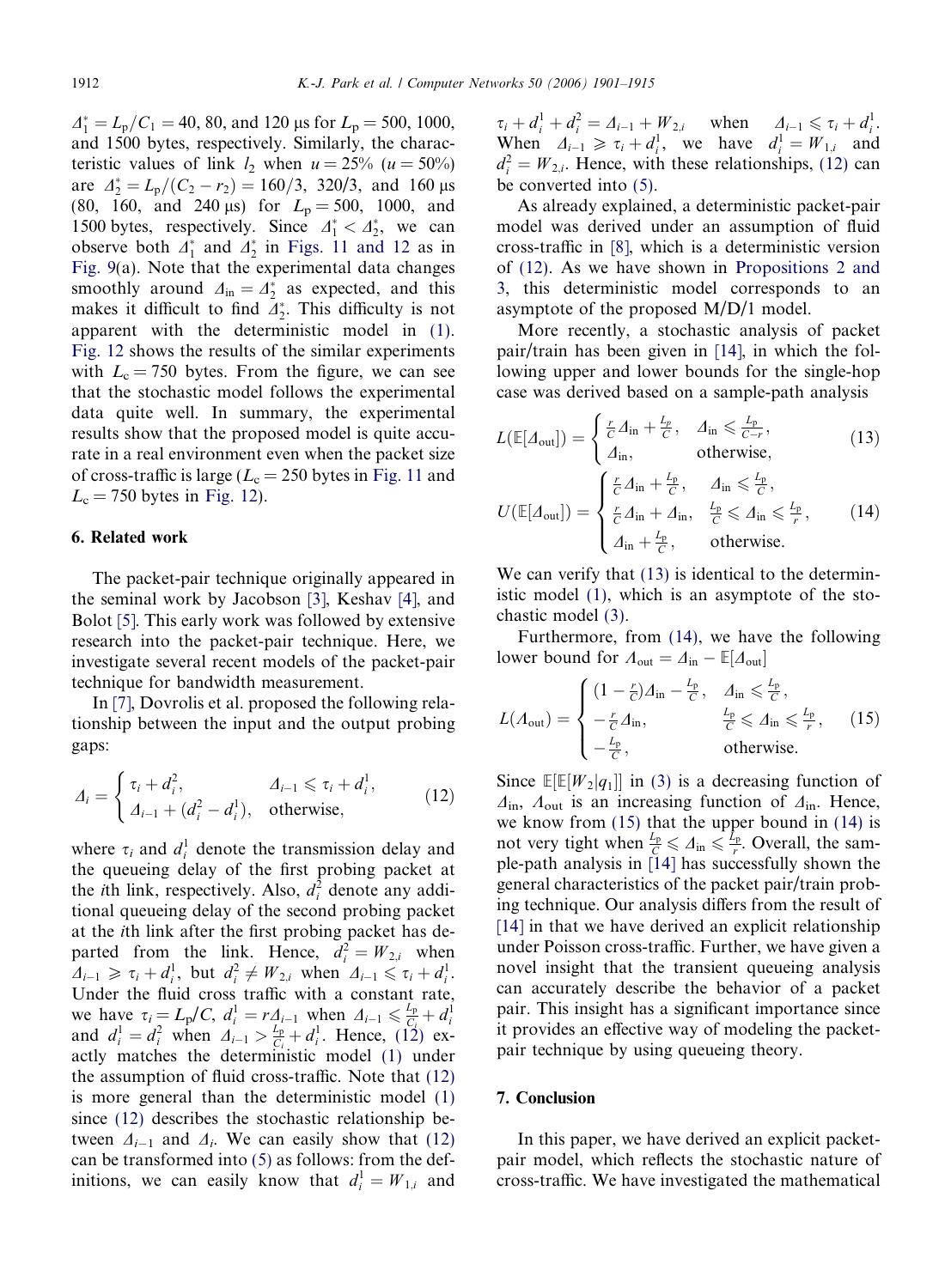relationship between the input and the output probing gaps of a packet pair in the single-hop and the multi-hop cases under the assumption of stationary Poisson cross-traffic. We have shown that the proposed model agrees very well with the ns-2 simulations and the empirical results. Based on the analysis, we have pointed out that most of the recent models of the packet-pair technique can be regarded as special cases of the proposed model. We expect that the proposed model will play an important role in developing a measurement mechanism for estimating network bandwidth.

There remain several issues for future research work. In the analysis of developing a multi-hop model, we have made an assumption of a single tight link. However, this assumption will be unrealistic if two or more links have nearly the same available bandwidth. Hence, development of a multi-hop model without this assumption remains as future work. It is also necessary to carry out large-scale measurement on the Internet in order to verify the stochastic model with real network traffic. Extension of the M/D/1 model to the  $M^{[X]}/D/1$  case is another future task to take account of the multi-modal distribution of the Internet traffic packet size.

#### Acknowledgements

This work has been supported in part by POSCO and the BK21 IT Program of the Korean Ministry of Education and Human Resources.

#### Appendix A

## A.1. Proof of Lemma 1

Here, the proof is a slight modification of the result in [\[17\].](#page-14-0) When  $t \in (0, D]$  where  $D = L_c/C$ , the only packets that may have left the system since  $t = 0$  are those already in service at  $t = 0$ . There are initially  $N_0 = q_1 + L_p/L_c + 1$  packets at  $t = 0$ and let  $K(t)$  denote the number of packets that have left the system by the time  $t$ . With the residual service time d,

$$
K(t) = \begin{cases} 1, & \text{for } d \leqslant t \leqslant D \\ 0, & \text{otherwise.} \end{cases}
$$

Note that  $d = 0$  and  $K(t) = 1$ ,  $t \in (0, D]$  if there is no packet in service at  $t = 0$ . During the time interval  $(0, t]$  there will be *i* new arrivals with probability

 $\frac{(\lambda t)^i}{i!} e^{-\lambda t}$ . In order to have *j* customers in the system at time t, we need  $j - N_0 + K(t)$  new arrivals during  $(0, t]$ , and consequently, for any  $t \in (0, D]$ ,

$$
\pi_j(t) = \begin{cases} \frac{(\lambda t)^{j - N_0 + K(t)}}{(j - N_0 + K(t))!} e^{-\lambda t}, & j \ge N_0 - K(t), \\ 0, & j < N_0 - K(t). \end{cases}
$$

When  $t > D$ , by conditioning on the number of packets at time  $t$ ,

$$
\pi_j(t+D) = P(N(t) = 0)P(j \text{ arrivals}|N(t) = 0)
$$
  
+ 
$$
\sum_{i=1}^{j+1} P(N(t) = i)P(j+1-i \text{ arrivals}|N(t) = i)
$$
  
= 
$$
\pi_0(t) \frac{(\lambda D)^j}{j!} e^{-\lambda D} + \sum_{i=1}^{j+1} \pi_i(t) \frac{(\lambda D)^{j+1-i}}{(j+1-i)!} e^{-\lambda D}
$$

for all  $j \in \mathbb{N}^0$ . Let us define the transition matrix  $P = [p_{ii}]$  as follows:

$$
p_{ij} = \begin{cases} \frac{(\lambda D)^{j-1}}{(j-1)!} e^{-\lambda D}, & \text{for } i = 1, \\ \frac{(\lambda D)^{j-i+1}}{(j-i+1)!} e^{-\lambda D}, & \text{for } 2 \leq i \leq j+1, \\ 0, & \text{otherwise.} \end{cases}
$$

Then,

$$
\pi(t+D) = \pi(t)P.
$$
\n(A.1)

By applying (A.1) iteratively, we can determine  $\pi(t + mD)$  for any  $m \in \mathbb{N}$  as follows:

$$
\pi(t + mD) = \pi(t)P^m.
$$
\n(A.2)

From (A.2), the following relation is obtained:

$$
\pi(t)=\pi(t\operatorname{mod} D)P^{\lfloor t/D\rfloor}.
$$

#### A.2. Proof of Proposition 1

Here, the proof adopts the result in [\[17\].](#page-14-0) Let  $N(t)$ denotes the number of packets in the system at time t. Since the arrival of the second probing packet is independent of any packet arrivals of cross traffic,

$$
P(N(t) = i |
$$
 second probing packet arrives at  $\Delta_{\text{in}}$ )  
=  $\pi_i(t)$ ,

for  $0 \le t \le \Delta_{\text{in}}$ . Since  $\Delta_{\text{in}} > 0$  and  $0 \le v \le D$ , epoch  $\Delta_{\text{in}} + D - v$  must take place after  $t = 0$ . Now we divide the problem into the following two cases:  $\Delta_{\text{in}} - v \leq 0$  as Case 1 and  $\Delta_{\text{in}} - v > 0$  as Case 2. In Case 1,  $\Delta_{\text{in}} + D - v \in (0, D]$ . Therefore, at  $t = \Delta_{\text{in}} +$  $D - v$ , the system contains  $N_0 - K(\Delta_{\text{in}} + D - v)$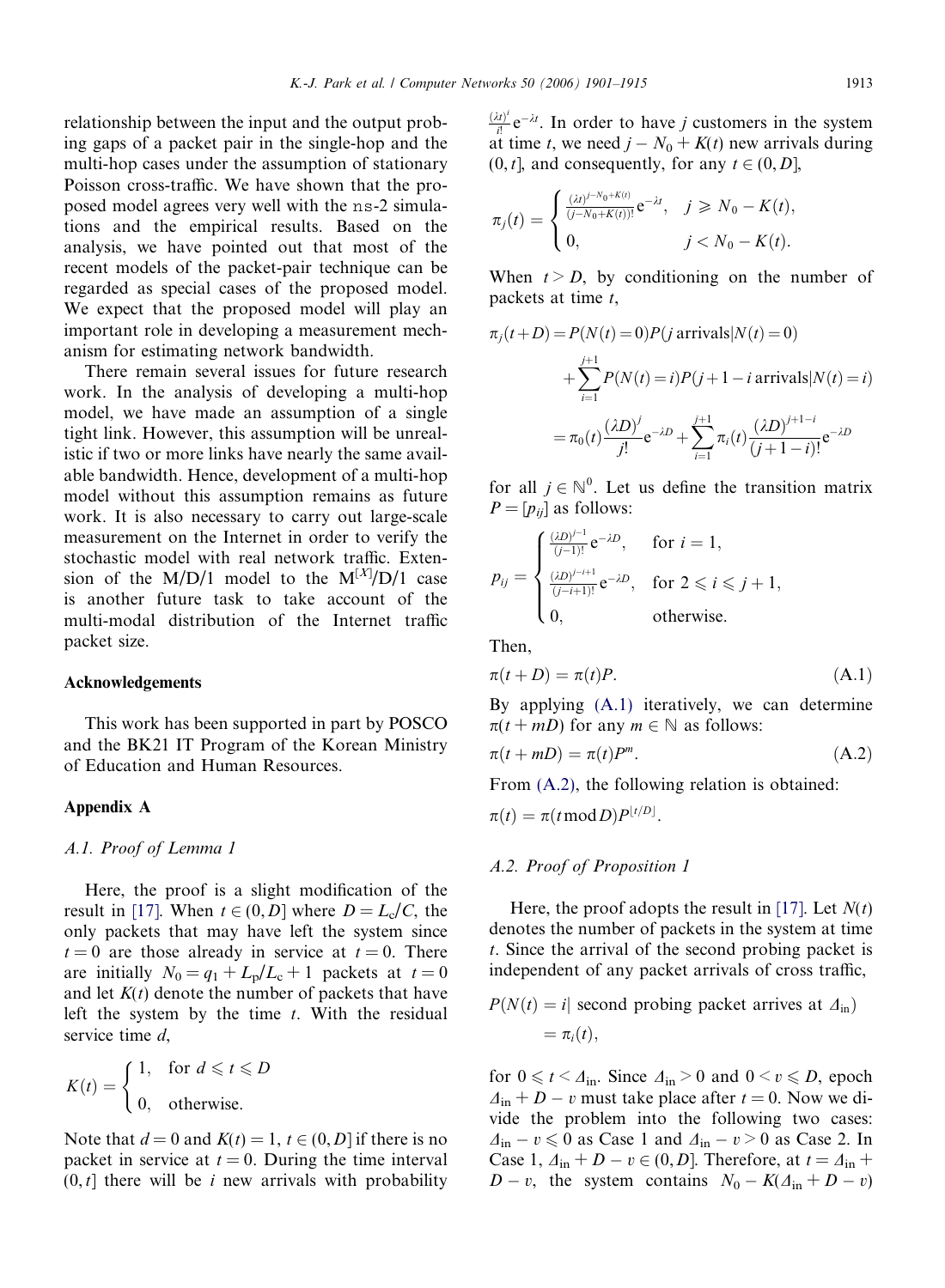<span id="page-13-0"></span>packets that were already in the system at  $t = 0$ . Another group of packets arriving before the second probing packet are those which arrive in  $(0, \Delta_{\text{in}})$ . Let  $A(t_1, t_2)$  denote the number of packet arrivals in interval  $(t_1, t_2)$ , then

$$
N_{\Delta_{\text{in}}}(A_{\text{in}} + D - v) = N_0 - K(A_{\text{in}} + D - v) + A(0, \Delta_{\text{in}}), t - v \leq 0.
$$
 (A.3)

In addition, we can obtain a relation between  $W(\Delta_{\text{in}})$  and  $N_{\Delta_{\text{in}}}(t)$  in the following way. Consider the two cases:  $N_{A_{\text{in}}}(\Delta_{\text{in}} + D - v) < k$  and  $N_{A_{\text{in}}}(\Delta_{\text{in}} + D - v)$  $(D - v) \ge k$ . First, when  $N_{\Delta_{\text{in}}}(\Delta_{\text{in}} + D - v) < k$ ,  $(k-1)D$  time units later we must have  $N_{\mathcal{A}_{\text{in}}}$  $(d_{\text{in}} + kD - v) < k - (k - 1) = 1$ . Consequently, we know that the virtual packet will not be in the queue at  $t = \Delta_{\text{in}} + kD - v$ . Hence,

$$
N_{\Delta_{\text{in}}}(A_{\text{in}} + D - v) < k \Rightarrow W(A_{\text{in}}) \leq kD - v. \tag{A.4}
$$

On the other hand, if  $N_{\Delta_{\text{in}}}(\Delta_{\text{in}} + D - v) \ge k$ , the virtual packet will remain in the queue at  $t = \Delta_{\text{in}} + kD - v$ . Consequently,

$$
N_{\Delta_{\text{in}}}(A_{\text{in}} + D - v) \geq k \Rightarrow W(A_{\text{in}}) > kD - v. \tag{A.5}
$$

By considering (A.4) and (A.5) together,

$$
N_{\Delta_{\text{in}}}(A_{\text{in}} + D - v) < k \Longleftrightarrow W(A_{\text{in}}) \leq kD - v. \quad (A.6)
$$

In terms of probabilities, (A.6) becomes

$$
P[W(\Delta_{\rm in}) \le kD - v] = P[N_{\Delta_{\rm in}}(\Delta_{\rm in} + D - v) < k].
$$
\n(A.7)

From (A.3) and (A.7), when  $\Delta_{\text{in}} - v \leq 0$ ,

$$
P(W(\Delta_{\text{in}}) \leq kD - v) = P(A(0, \Delta_{\text{in}})
$$
  
< 
$$
< k - N_0 + K(\Delta_{\text{in}} + D - v)).
$$

Since  $A(0, \Delta_{\text{in}})$  is Poisson, independent of  $N_0$  and  $K(\Delta_{\text{in}}+D-v),$ 

$$
P(W(\Lambda_{\text{in}}) \leq kD - v)
$$
  
= 
$$
\sum_{j=0}^{k-N_0+K(\Lambda_{\text{in}}+D-v)-1} \frac{(\lambda \Lambda_{\text{in}})^j}{j!} e^{-\lambda \Lambda_{\text{in}}},
$$

when  $\Delta_{\text{in}} - v \leqslant 0$ .

When  $\Delta_{\text{in}} - v > 0$  in Case 2, we have  $\Delta_{\text{in}} + D - v > D$ . Hence, we use the fact that all packets that were in service at  $t = \Delta_{\text{in}} - v$  will have left the system at  $t = \Delta_{\text{in}} + D - v$ , whereas all packets that were waiting for service at  $t = \Delta_{\text{in}} - v$  will still be in the system at  $t = \Delta_{\text{in}} + D - v$ . Let  $L_q(t)$ denote the queue length at time t, then at  $t =$  $\Delta_{\text{in}} + D - v$  there will be exactly  $L_q(\Delta_{\text{in}} - v)$  +  $A(\Delta_{\rm in} - v, \Delta_{\rm in})$  packets in the system that arrived before the second probing packet. Hence, when  $\Delta_{\rm in} - v \geq 0$ , we have

$$
N_{\Delta_{\text{in}}}(A_{\text{in}} + D - v) = L_q(A_{\text{in}} - v) + A(A_{\text{in}} - v, A_{\text{in}}).
$$

By conditioning on the number of arrivals during  $[A<sub>in</sub> - v, A<sub>in</sub>]$ , we get

$$
P(W(\Lambda_{\text{in}}) \leq kD - v | A(\Lambda_{\text{in}} - v, \Lambda_{\text{in}}) = j)
$$
  
= 
$$
P(L_q(\Lambda_{\text{in}} - v) < k - j),
$$

when  $\Delta_{\text{in}} - v > 0$ . Since  $A(\Delta_{\text{in}} - v, \Delta_{\text{in}})$  is independent of  $L_q(\Delta_{\text{in}} - v)$ ,

$$
P(W(\Delta_{\text{in}}) \leq kD - v)
$$
  
= 
$$
\sum_{j=0}^{k-1} P(L_q(\Delta_{\text{in}} - v) < k - j) \frac{(\lambda v)^j}{j!} e^{-\lambda v},
$$

when  $\Delta_{\text{in}} - v > 0$ . By using the cumulative probability  $Q_m(t) = \sum_{i=0}^{m+1} \pi_i(t)$ ,

$$
P(W(\Delta_{\text{in}}) \le kD - v)
$$
  
=  $\sum_{j=0}^{k-1} Q_{k-j-1} (\Delta_{\text{in}} - v) \frac{(\lambda v)^j}{j!} e^{-\lambda v}.$  (A.8)

Note that  $Q_{k-j-1}(A_{in}-v)$  can be easily calculated from [Lemma 1.](#page-4-0) By substituting  $x = kD - v$  and  $k = \lfloor \frac{x}{D} \rfloor + 1$  in (A.8), the waiting time distribution  $F_{\Delta_{\text{in}}} (x) = P(W(\Delta_{\text{in}}) \leq x)$  is obtained as follows:

$$
F_{\Delta_{\text{in}}}(x) = \begin{cases} \sum_{j=0}^{\lfloor \frac{x}{D} \rfloor - N_0 + K(y+D)} \frac{(\lambda \Delta_{\text{in}})^j}{j!} e^{-\lambda \Delta_{\text{in}}}, & y \leq 0, \\ \sum_{j=0}^{\lfloor \frac{x}{D} \rfloor} Q_{\lfloor \frac{x}{D} \rfloor - j}(y) \frac{(\lambda z)^j}{j!} e^{-\lambda z}, & \text{otherwise}, \end{cases}
$$

where  $y := \Delta_{\text{in}} - D + (x \mod D)$  and  $z := D (x \mod D)$ .

#### **References**

- [1] M. Jain, C. Dovrolis, End-to-end available bandwidth: measurement methodology, dynamics, and relation with TCP throughput, IEEE/ACM Transactions on Networking 11 (4) (2003) 537–549.
- [2] R.S. Prasad, M. Murray, C. Dovrolis, K.C. Claffy, Bandwidth estimation: metrics, measurement techniques, and tools, IEEE Network 17 (6) (2003) 27–35.
- [3] V. Jacobson, Congestion avoidance and control, in: Proceedings of ACM SIGCOMM, 1988.
- [4] S. Keshav, A control-theoretical approach to flow control, in: Proceedings of ACM SIGCOMM, 1991.
- [5] J.C. Bolot, Characterizing end-to-end packet delay and loss in the Internet, in: Proceedings of ACM SIGCOMM, 1993, pp. 289–298.